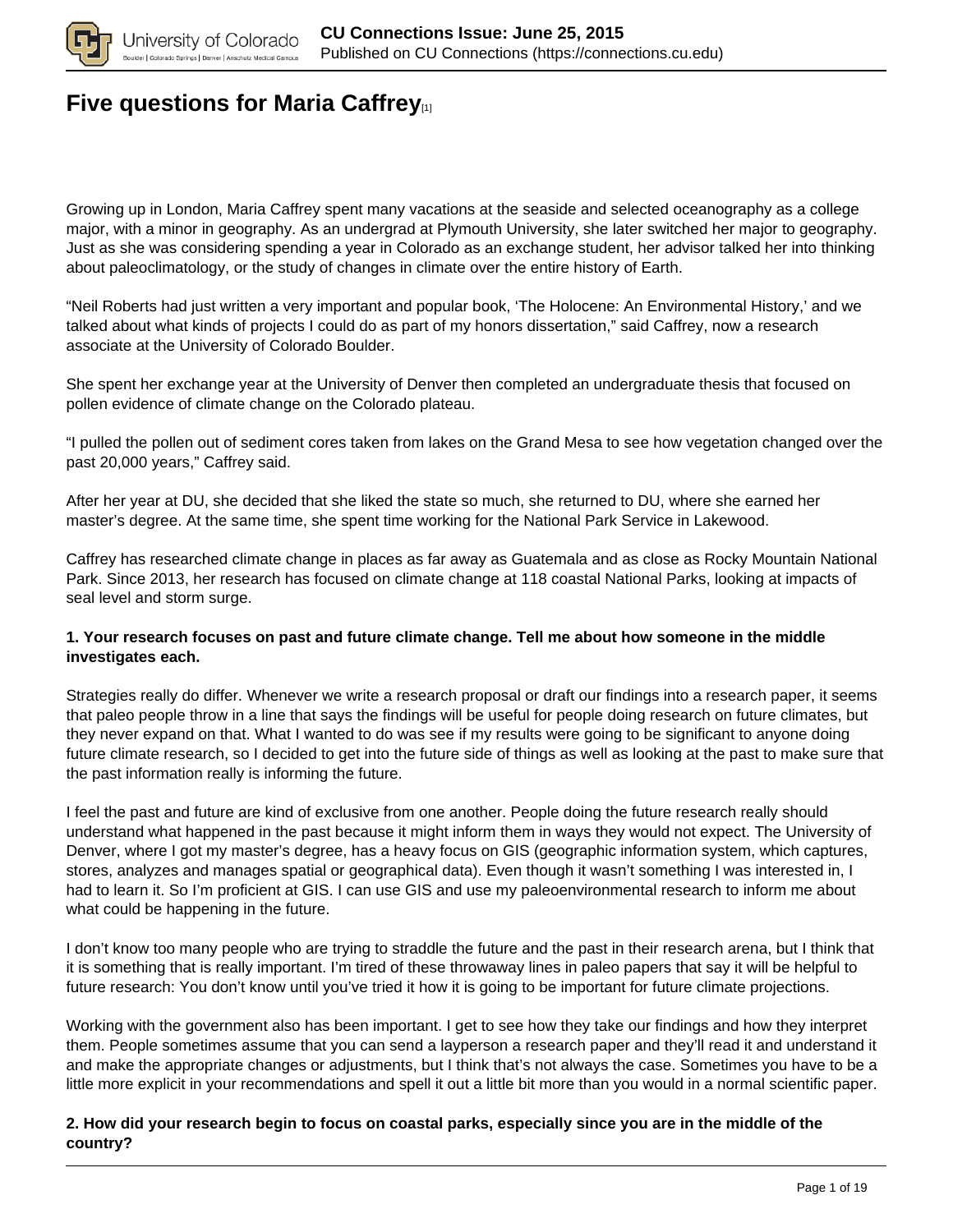

I started off as an oceanography major and have always been interested in the coastal environment. It's so dynamic and really interesting to me. Even thought it might seem strange that I'm in the center of the country, it makes sense from a National Park Service perspective because the coastal coordinator is here in Lakewood. We work closely together to talk about issues that the NPS is dealing with and the areas where I'm interested in doing research. I wish there was more travel involved – I've visited about a quarter of the parks I'm looking at — but right now my research is focused on crunching numbers.

#### **3. How can we protect coastal resources and how do the strategies for each of these places differ?**

There is not a prescriptive, one-size-fits-all kind of approach to protecting the resources. The perfect example would be a place like Alaska, where there's something called isostatic rebound where the land level is rising at a very rapid rate. It's rising because during the last ice age, there used to be large amounts of ice piled onto the continent. As the ice has melted, that weight has been lifted off the land and so the land is still rebounding from that weight. Even as sea levels increase, the land level is rapidly increasing relative to the sea level. The sea level actually is decreasing around southeastern Alaska in areas like Sitka. So if you try the prescriptive approach, say, plan for 1 meter of sea level rise, you would be in trouble in places like Alaska where they are actually going to see a relative decrease in sea level.

My paleoresearch has been really informative on this whole adaptation strategy. To be a paleoenvironmental researcher, you have to take into account a multitude of different factors. You can't just look at the simple physical sea level rise component, you have to take into account things like what will change in terms of vegetation and salinity and how is that going to affect what's going on around that coastal zone. For my Ph.D. research, I looked at a lake – Laguna Saladilla in the Dominican Republic – that changed from saline to fresh over the past 8,000 years. Part of the change was result of the land level moving and part of the change was the sea level. But it was also about the vegetation that was growing and blocked the way for sea water to make its way to the lake. There are so many different factors that you have to think holistically about it; you've got to be inclusive of all these different factors. Every site is going to have unique opportunities and a unique challenge.

One of the NPS projects I was asked to advise on was in the aftermath of Hurricane Sandy. The discussion was about how high they should plan for storm surges as part of their adaption strategy for the area. It's difficult to give precise sea level and storm surge numbers because you don't necessarily know what CO2 emissions will be. We had to give them various scenarios that they could work with, which can be frustrating if you're an engineer or manager tasked with deciding which scenario would be most appropriate to plan for.

The research is really about a multitude of different things and that's one of the things I love about doing what I do.

#### **4. During your research, have you discovered anything that has surprised you? Is there an aspect of the work you enjoy most?**

Here's the thing that doesn't come up in my future climate research … I am a huge pollen geek. I love processing it and counting it; I'm really a palynologist at heart. It was something I was really resistant to learning about when I first got into this research and now I just find it so much fun and immensely relaxing. I know a lot of grad students who would think I'm nuts, enjoying spending hours and hours in the lab, but I can really go to town on the pollen. Maybe I'm saying that because I'm finishing up the final article from my Ph.D. dissertation, which focuses on Laguna Saladilla in the Dominican Republic where I examined changes in pollen, microscopic charcoal, diatoms and geochemistry.

#### **5. Do you have a favorite item or artifact that you keep in your office?**

My most precious possession is a book published in the 1950s, "The Textbook of Pollen Analysis" by Knut Faegri and Johannes Iversen. I'm really pleased with the book because it is a first edition and these guys are kind of the fathers of modern palynology. I love to look through that book, which outlines all the basic procedures and why we do them. It also has some parts that are totally wrong by OSHA standards today. For instance, it says things like, and I'm paraphrasing, "We would recommend that you wear gloves when handling hydrofluoric acid, although personally we don't, we just wash our hands a lot." Really funny things like that. Hydrofluoric acid is a serious substance, and it can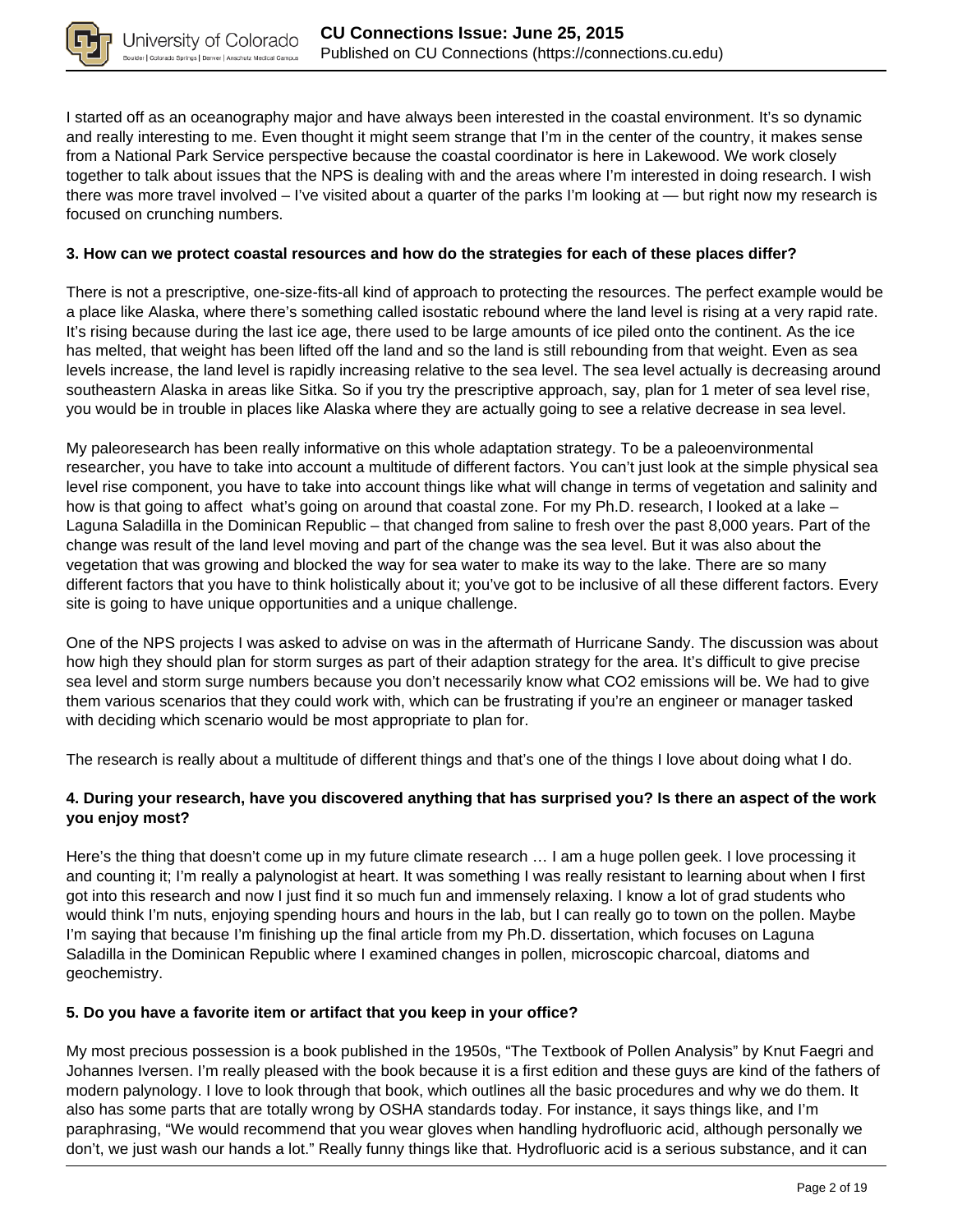

kill a person if it isn't handled properly. So I love looking through the book, seeing how crazy some of these people were back then. They were hardcore palynologists. It was all about the pollen and not thinking about the safety part. Of course there are new editions out now, and they've taken out some of the dangerous passages. Personally, I take lab safety very seriously, but I really do respect that passion they had for their work. It's a level of obsession that I can identify with.

### Enrollment gains pave way for growth in budget<sub>[2]</sub>

The CU Board of Regents on Tuesday passed an operating budget of \$3.55 billion for 2015-16, reflecting expected gains in enrollment and increases in health services revenue and state funding.

The board voted 8-0 (Regent Stephen Ludwig was ill) following a presentation from Todd Saliman, vice president for budget and finance, during the meeting at the CU Anschutz Medical Campus. The budget reflects an increase of \$195 million, or 5.8 percent, over the current revised budget.

Saliman said the growth is enabled by key revenue increases, including an expected enrollment increase of 1,500 students across the system, which in turn fuels increases in tuition revenue from residents (up \$13.2 million) and nonresidents (up \$39.4 million). Also up are health services revenue (up \$47.3 million) and increased direct state funding (up \$17 million).

"What's driving the tuition revenue increases for us, thank goodness, is enrollment increases," Saliman said. "We're expecting increases at our campuses, and that's not the case at all institutions in the state."

Saliman called CU's tuition increases, which range roughly from 1.6 percent to 3.5 percent for most undergraduate students, "some of the lowest tuition and fee increases in the state, so that's good news for our students."

The 2015-16 budget breakdown by campus and system:

[3]

## **Diversity numbers highlight successes, challenges**[4]

The University of Colorado's Boulder, Colorado Springs and Denver campuses have posted impressive gains the past few years in the number of ethnic minority students both enrolled and awarded degrees, the Board of Regents heard Tuesday.

In the past decade, CU Colorado Springs has more than doubled its minority student population, from 1,143 in 2005 to 2,773 in 2014. CU-Boulder is at 5,595, up from 3,572, and CU Denver enrollment is at 3,954 compared to 2,065 in 2005.

During the annual diversity report<sub>[5]</sub> presentation at the CU Board of Regent's June 23 meeting at CU Anschutz, regents applauded the campuses' efforts and commended the work of the diversity officers<sup>[6]</sup>. However, they voiced concern over the minority demographic among faculty and staff. Across its campuses, CU averages less than 20 percent of its faculty and fewer than 25 percent of its staff identifying as ethnic minorities.

"We have lots to celebrate regarding our students' access, but I don't think our numbers for staff reflect the minority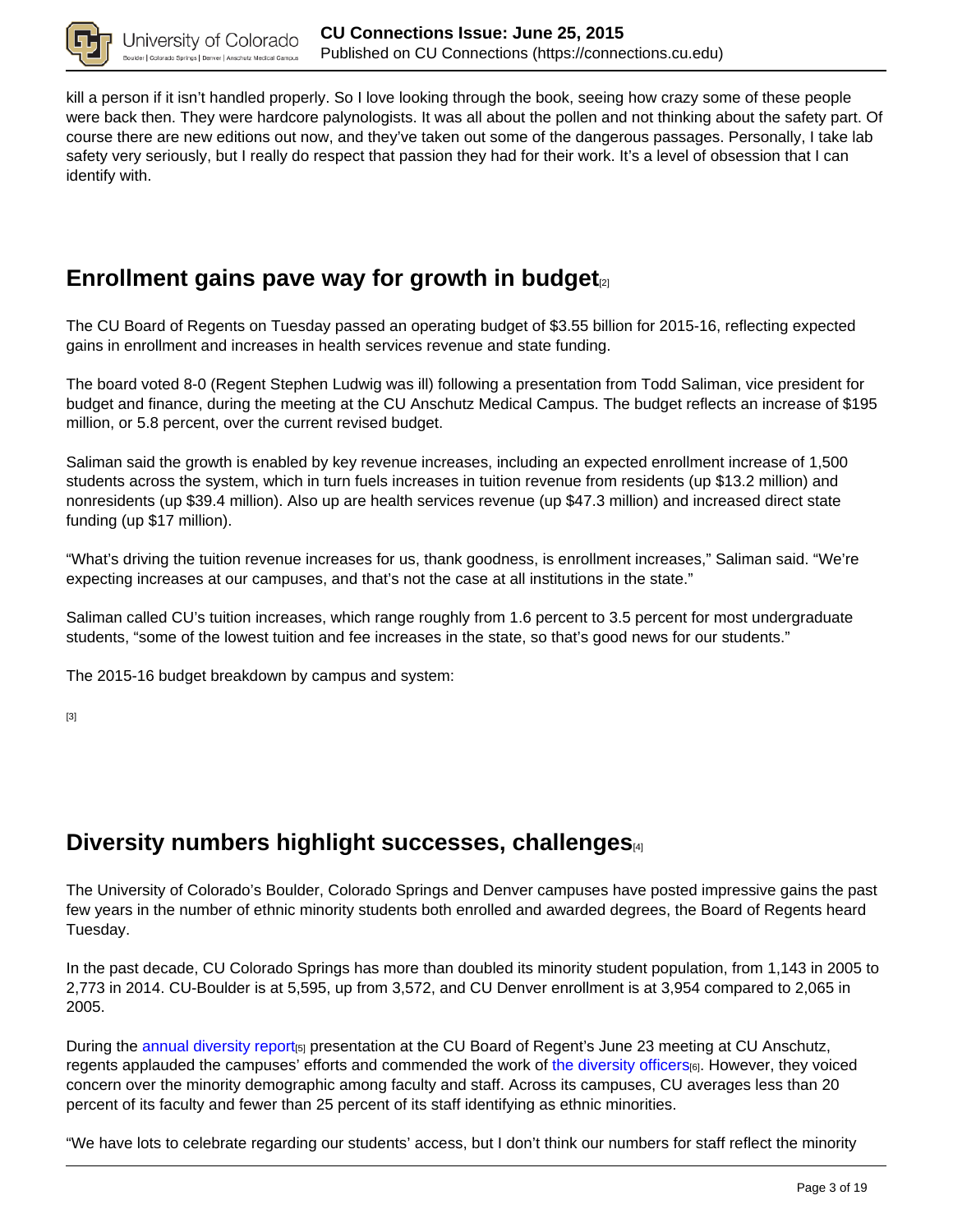

population," said Regent Glen Gallegos, R-Grand Junction. "We hear this as an issue every year. When you talk about regent laws and policies and it talks about diversity and inclusion – and as a public university – we need to mirror what the rest of the state looks like." The U.S. Census Bureau reported in 2013 the state of Colorado had a 33 percent minority population.[7]

Robert Boswell, vice chancellor for diversity and inclusiveness at CU-Boulder, said attracting and retaining minority faculty and staff is a challenge at higher education institutions across the country. At CU-Boulder, 19 percent of instructional faculty – including tenured, non-tenure track and research instructors – and 24 percent of staff identified as ethnic minorities. Minorities are characterized as African-American, Asian-American, American Indian, Hispanic/Latino, Native Hawaiian/Pacific Islander and more than one race.

Boswell said peer institutions across the country, such as the University of Michigan, are collectively averaging 9.1 percent minority representation among faculty. CU-Boulder is taking part in a consortium with peer institutions to encourage faculty diversity though the Chancellor's Postdoctoral Fellowship Program. Through the program, CU-Boulder recruited about 100 candidates whose work, research, teaching and service would contribute to diversity at the university. In comparison, the University of Michigan received only 50 applicants, he said. Positions at CU-Boulder were offered to five candidates, two of whom accepted.

Kee Warner, associate vice chancellor of inclusion and academic engagement at CU Colorado Springs, said the disparity is an ongoing issue. At UCCS, 15 percent of tenured or tenure-track faculty and 21 percent of staff identify as ethnic minorities. He said the minority faculty and staff population had dropped 1 percent from the past year.

"We're working with the Human Resources Office to develop a new program for training 'diversity champions,'" he said. More than 130 faculty and staff have been trained and are regularly assigned to search committees, he reported.

Brenda Allen, associate vice chancellor of diversity and inclusion at CU Denver | Anschutz Medical Campus, said the campuses' percentage of minority faculty was 15 percent of tenure track and 9 percent of non-tenure-track instructors identifying as minorities. She praised the efforts of Faculty Council, which has recommended that diversity and inclusion activities be factored into faculty evaluations.

"The more we do to establish the University of Colorado as a university that is committed to diversity and inclusion in a variety of ways, the word will get out, people will become attracted," Allen said.

The diversity officers and board agreed on the importance of expanding the definition of diversity beyond ethnic minorities to include GLBTI, veterans and diversity of political and philosophical thought.

"We're doing so much better than we have in the past," said Regent Irene Griego, D-Denver. "Sometimes you have to look to growing our own. We have to start with young people, working with them so they can visualize themselves as a professor with tenure at the University of Colorado."

Gallegos asked that CU Anschutz Medical Campus be broken out as an individual campus when reporting the diversity statistics in the future. He also suggested the board determine guidelines or goals, "so every year we don't hear we haven't improved or we haven't gotten anywhere with it."

## **New School of Medicine dean: Growth management a good problem to have**<sup>[8]</sup>

John Reilly, M.D., new dean of the CU School of Medicine, left a job he loved at the University of Pittsburgh because of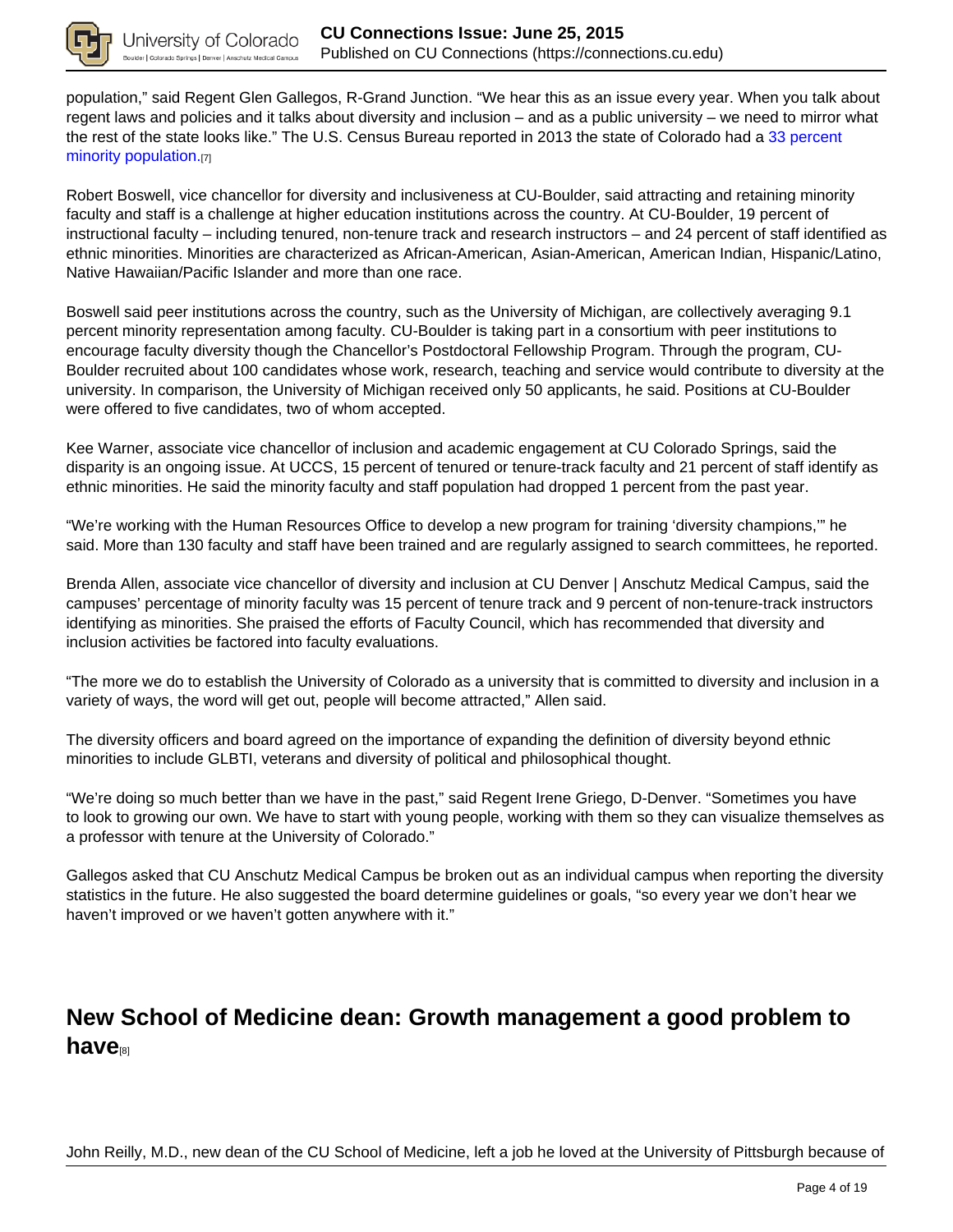

the upward trajectory of the school and the CU Anschutz Medical Campus.

"I had a great job at Pittsburgh," Reilly told the Board of Regents at their Tuesday meeting at CU Anschutz. "The reason I came here was because of the trajectory I see on this campus. … The problems we have here are the problems of managing growth. My counterparts across the country are worried about hanging onto what they have.

"We have 15 percent growth of clinical practice per year … and I don't see a reason why that can't continue."

Reilly was Jack D. Myers Professor and Chair of the Department of Medicine at the University of Pittsburgh before succeeding longtime CU School of Medicine Dean Richard Krugman, M.D. During his first public remarks to the board since joining CU on April 1, Reilly outlined his vision for the school.

Among his goals, Reilly said, is to recruit talent to meet clinical needs at the school and partner health care providers while managing infrastructure demands and funding key initiatives.

"We're going to open up a research competition this summer and pick some big ideas to invest in bringing in more talent," he said. "It's a virtuous circle we have going on here. We have started that wheel turning and my job here is to increase the RPMs. It's exciting."

During the 2014 fiscal year, the school brought in \$1.2 billion in revenue, which accounts for 85 percent of all revenue across CU Anschutz.

"We do have a dominant player on the campus," Chancellor Don Elliman said of the School of Medicine before introducing Reilly. Because of that, "the role of dean at the School of Medicine is absolutely critical not only to the future of school but of the campus itself."

Most of the school's revenue comes from faculty clinics. Reilly said the timing of his arrival and recent appointments of new CEOs at the University of Colorado Health System and Children's Hospital Colorado provide an opportunity for all three entities to "forge a closer alignment."

"If you look at the care provided on this campus, our faculty provide all the care at University of Colorado Hospital and 98 percent of the care at Children's Hospital Colorado," Reilly said. "We're going to sink or swim together."

Reilly alluded to the Affordable Care Act and its role in changing how patients pay for health care. Because of that, he said, "There is going to be more risk involved … so we're in active conversations with both partners about how we approach the changing clinical landscape."

Reilly also said he sees a need for the school and its partner health care providers to better coordinate their messaging to external audiences.

"I do think we're a little bit of the best-kept secret in Denver," Reilly said. "When we talk to people in the community, they're pleasantly surprised by what's going on here."

Typically strained state funding for CU and higher education across the state, as well as realistic market limits on what medical students can pay for tuition, pose challenges, Reilly said.

"We are resigned to the fact that our state appropriation and the amount of money we generate from student tuition are going to remain relatively fixed," said Reilly, who aims to build the school's grant-funding portfolio. He sees opportunity for the school to secure more NIH funding – if and when that funding receives boosts from the federal government – but he also expects increased competition with peer institutions.

"My personal belief is that over the next decade there is going to be a winnowing in institutions who attract a lot of NIH funding," Reilly said. "The strongest institutions are going to get stronger while the middle and lower tier is going to drop out. My intention is that we're among the winners in that market, if you think of research as a market."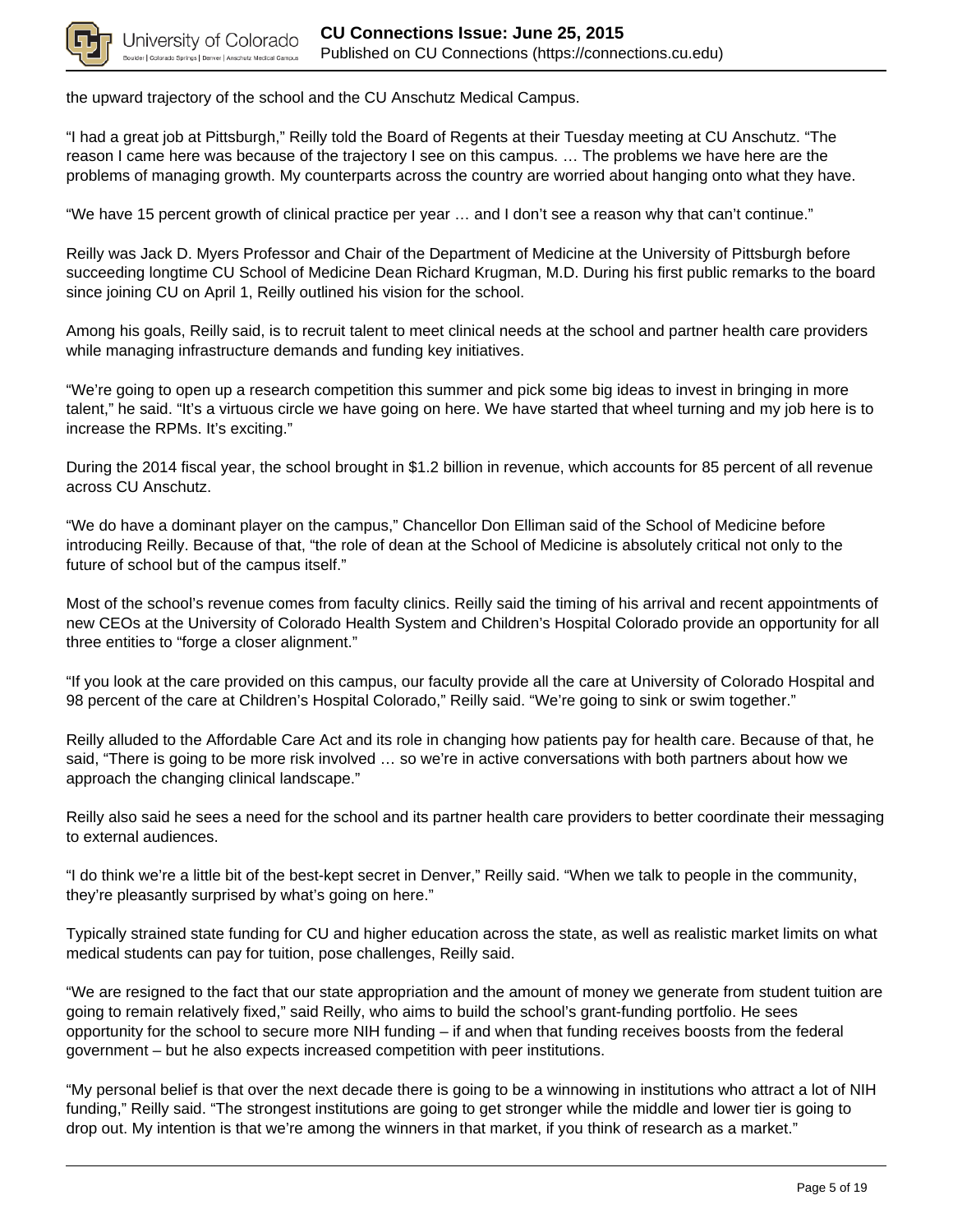

To do that, the school must continue to attract top talent, Reilly said.

"That requires money, and that comes from philanthropy and clinical revenues," he said.

Reilly said he and Elliman are working with Scott Arthur, vice chancellor for advancement at CU Anschutz, "to spread the word about the good work going on on this campus … to tell our story to the community and encourage them to seek clinical care here."

Regent John Carson asked Reilly about the growth potential for enrollment at the nascent medical school branch at the University of Colorado Colorado Springs, where a cohort of students is just getting underway.

"We have to learn to walk before we run," Reilly said. Once the first class has graduated, if it's determined that the facilities and clinical partners can accommodate larger class sizes, enrollment increases could be considered.

Elliman said there is potential to add similar programs in other parts of the state, too, but that "it's critical we make sure this one is working first."

## **Wellness center fundraising making progress**[9]

[10]

As funding sources continue to be explored to reduce the financial burden on students, the CU Board of Regents unanimously approved the program plan for the CU Denver wellness centerto be built on the Auraria Campus.

Chancellor Jerry Wartgow told the board at Tuesday's meeting that student leaders and administration continue to seek funding sources to offset the \$12 per credit hour fee to be paid by CU Denver students. He expects to be able to report on new funding sources in the next three months.

"We've made a lot of progress. President Benson and myself are very active in that," Wartgow said. "We don't have a check yet, but we're working on various proposals and charitable donations. And all this money will go toward reducing the debt."

Of the student fees, 50 percent will go toward paying off the bonds, which will mature in 30 years, and the rest of the funds will go toward maintenance of the center. The student fees will be cut in half when the bonds mature, Wartgow said.

Projected cost of the three-story, 85,000-square-foot center is \$42.3 million. Scott Cao, Intercampus Student Forum chair, said the campus is taking bids for design; it will take between 12 months and 18 months to complete the design leading up to the construction. The center is expected to open in winter 2018.

"It's truly a blessing to be at an institution where regents are so supportive of the students," Cao said.

#### **Tenure list: June 2015**[11]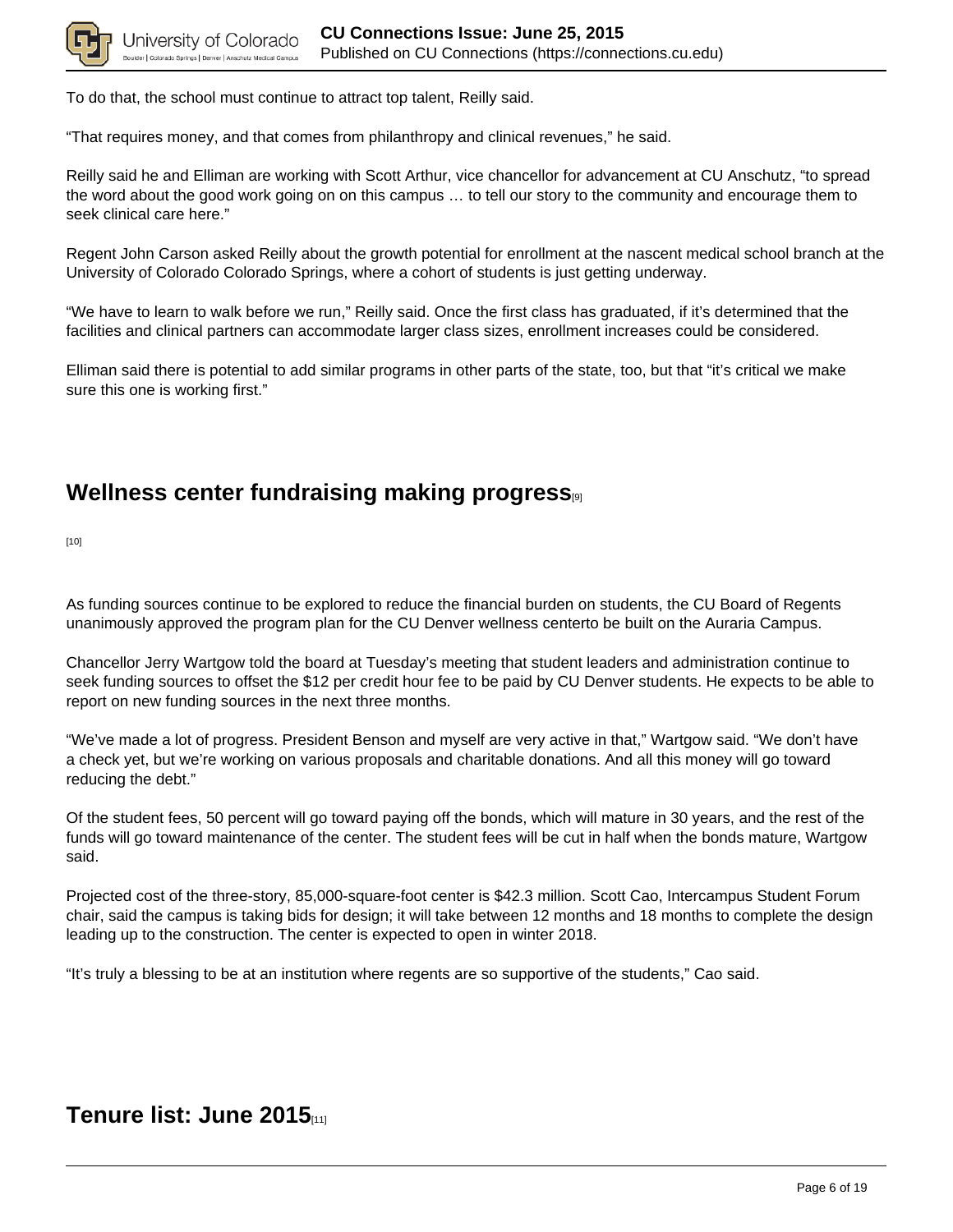

At its meeting at the CU Anschutz Medical Campus in Aurora, the Board of Regents approved tenure for 105 faculty members across the system. University of Colorado Boulder (Unless noted, effective Aug. 17)

#### **Appointments with tenure**

Lori Bergen, Journalism (July 20) Michael Gooseff, Civil, Environmental and Architectural Engineering Chris Long, University Libraries (June 23) Alexis Macklin, University Libraries (June 23) Kristy Tiampo, Geological Sciences **Awards of tenure**

Alaa Ahmed, Integrative Physiology Dominic Bailey, Philosophy Carew Boulding, Political Science Sebastian Casalaina-Martin, Mathematics James Cordova, Art and Art History Kendi Davies, Ecology and Evolutionary Biology Lisa Dilling, Environmental Studies Program Lori Emerson, English Katja Friedrich, Atmospheric and Oceanic Sciences (ATOC) David Hekman, Leeds School of Business Daven Henze, Mechanical Engineering Janice Ho, English Matthew Jones, Psychology and Neuroscience Pui Fong Kan, Speech, Language, and Hearing Sciences (SLHS) Javier Krauel, Spanish and Portuguese Abbie Liel, Civil, Environmental, and Architectural Engineering Jeanne Liotta, Film Studies Program Xiaodong Liu, Economics Alysia Marino, Physics Margaret McDonald, College of Music Donald McKinney, College of Music Daniel Medeiros, Ecology and Evolutionary Biology Deepti Misri, Women and Gender Studies Sanyu Mojola, Sociology Noah Molotch, Geography Alexandra Nguyen, College of Music Myles Osborne, History Beth Osnes, Theatre and Dance Dmitry Reznik, Physics Fernando Rosario-Ortiz, Civil, Environmental and Architectural Engineering Kathleen Ryan, Journalism Sriram Sankaranarayanan, Computer Science Rebecca Scarborough, Linguistics Thomas Schibli, Physics Jingshi Shen, Molecular, Cellular, and Developmental Biology (MCDB) Caroline Sinkinson, University Libraries (July 1) Anand Sokhey, Political Science Anna Spain Bradley, School of Law J. Richard Stevens, Media Studies Christina Sue, Sociology Deborah Whitehead, Religious Studies Rui Yi, Molecular, Cellular, and Developmental Biology (MCDB) Dan Zhang, Leeds School of Business University of Colorado Colorado Springs (Unless noted, effective June 24)

#### **Appointments with tenure**

Valerie Martin Conley, Leadership, Research and Foundations (July 1) Deborah Pollard, Nursing Terry Schwartz, School of Public Affairs

#### **Awards of tenure**

Tabatha Farney, Kraemer Family Library Margaret Harris, Health Sciences Maja Krakowiak, Communication Kevin Landis, Visual and Performing Arts Katherine Mack, English Zachary Mesyan, Mathematics Jeffrey Montez de Oca, Sociology Kirsten Ortega, English Stephany Spaulding, Women's and Ethnic Studies Program CU Denver l Anschutz Medical Campus

(Unless noted, effective June 23)

#### **Appointments with tenure**

Debashis Ghosh, Biostatistics and Informatics Lorine Hughes, School of Public Affairs Ram Nagaraj, Ophthalmology Eric Poeschla, Medicine Theresa Powell, Pediatrics Jason Watson, Psychology (Aug. 17)

#### **Awards of tenure**

Christopher Agee, History Casey Allen, Geography and Environmental Sciences Peter Anthamatten, Geography and Environmental Sciences Linda Barbour, Medicine Michael Berry, Political Science Jared Brown, Pharmaceutical Sciences David Camidge, Medicine Michelle Carpenter, Visual Arts Jorge Di Paola, Pediatrics Alexander Engau, Mathematical and Statistical Sciences Mark Golkowski, Electrical Engineering Janice Hanson, Pediatrics Laurel Hartley, Integrative Biology Kennon Heard, Emergency Medicine Paco Herson, Anesthesiology Xiaojia Hou, History Kendall Hunter, Bioengineering Susan Johnson, Pediatrics Jacqueline Jones, College of Nursing Melanie Joy, Pharmaceutical Sciences Michael Kahn, Pediatrics Chad Kautzer, Philosophy Daniel LaBarbera, Pharmaceutical Sciences Joern Langhorst, Landscape Architecture Laurel Lenz, Immunology and Microbiology Hani Mansour, Economics Wesley Marshall, Civil Engineering Wayne Miller, English Michael Narkewicz, Pediatrics Takeshi Nishikawa, Business School Marty Otañez, Anthropology Denise Pan, Auraria Library Roberta Pelanda, Immunology and Microbiology Florian Pfender, Mathematical and Statistical Sciences Shruti Poulsen, School of Education and Human Development Jennifer Richer, Pathology Elaine Scallan, Epidemiology Scott Schaefle, School of Education and Human Development Gregory Simon, Geography and Environmental Sciences Traci Sitzmann, Business School Jennifer Stevens-Lapsley, Physical Medicine and Rehabilitation Josh Thurman, Medicine Sara Yeatman, Health and Behavioral Sciences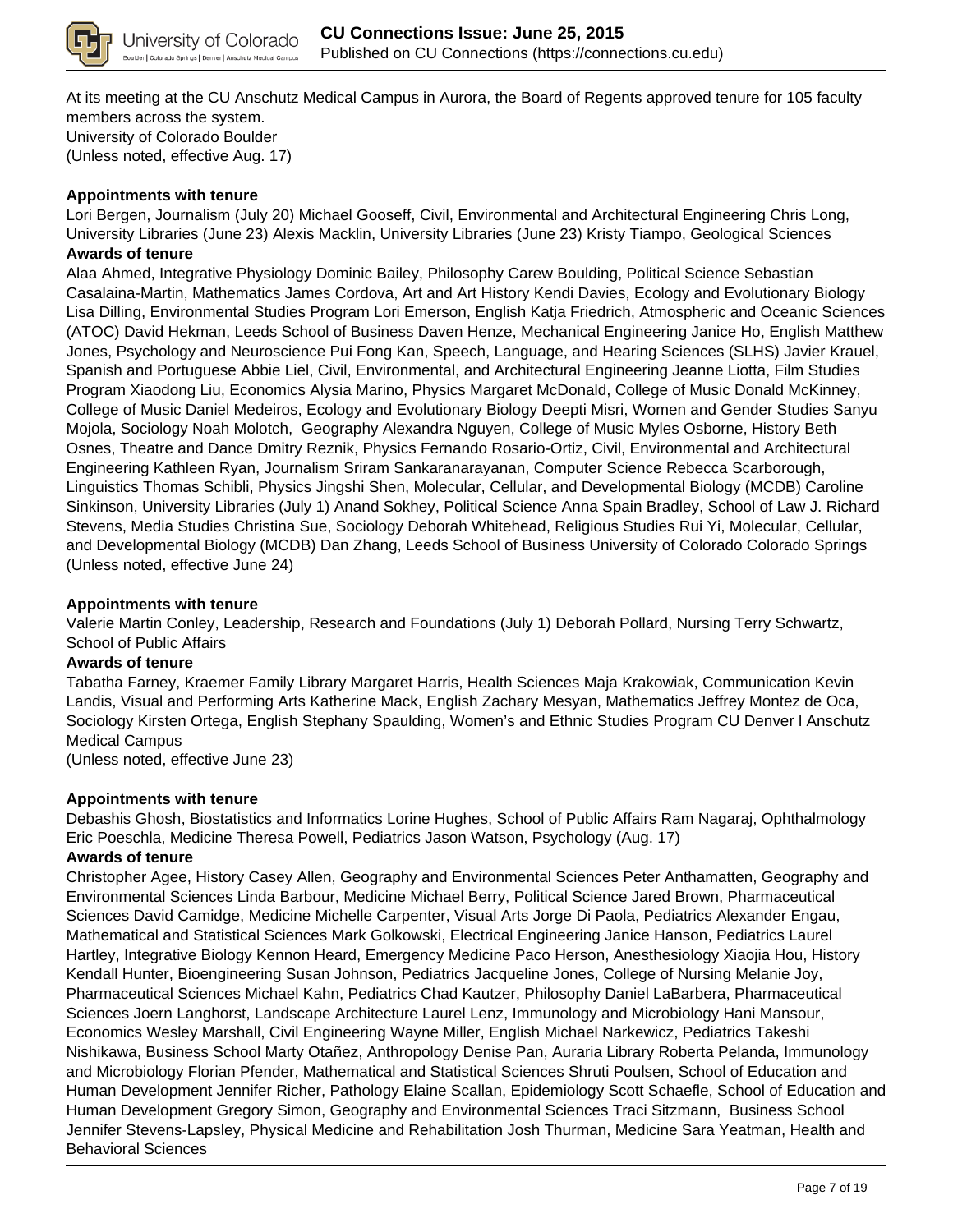

### **Regents roundup**<sup>[12]</sup>

A CU-Boulder proposal to change Women and Gender Studies from a program to a department was approved by the CU Board of Regents at its Tuesday meeting by a vote of 7-1.

Regent Sue Sharkey voted against the change, saying it could set a precedent for other programs to request department status. Regent Stephen Ludwig did not attend the meeting.

The move from a program to a department is – and will remain – cost neutral, Provost Russell Moore told the board. The board had previously discussed the proposal<sub>[13]</sub> at its April meeting.

In other business at Tuesday's meeting at the CU Anschutz Medical Campus:

By acclamation, the board re-elected Regent Kyle Hybl, R-Colorado Springs, as chair and Regent Irene Griego, D-Lakewood, as vice chair, for the coming year. The board approved appointments to the University of Colorado Hospital Board – Don Biester and Steve Meyer – and to the University of Colorado Health Board of Directors – Richard Monfort, Tim Travis, Mary Rhinehart and Ray Baker. These are the first terms for Biester and Meyer, whose approvals will require the advice and consent of the state Senate. Monfort, Travis and Rhinehart have served on the board since July 2012; Baker has served since January 2015. The four were appointed by the UCHA Board of Directors. Kris Gutierrez – professor of Educational Psychology and Learning Sciences (EPSY) and Literacy in the School of Education at CU-Boulder – was recognized by the board as one of CU's Distinguished Professors<sub>[14]</sub> for 2014. Illness prevented her from attending the meeting, where her achievements were praised by Regent Sue Sharkey and CU-Boulder Chancellor Phil DiStefano. The board passed resolutions of appreciation for two outgoing governance group leaders: Faculty Council Chair Laura Borgelt and Intercampus Student Forum Chair Scott Cao. The board also recognized and thanked interim Staff council Chair Tricia Strating. Click here<sub>[15]</sub> to see photos of them from the meeting. The board also was introduced to the incoming governance group leaders: Faculty Council Chair John McDowell, Staff Council Chair Denise Thomas and Intercampus Student Forum Chair Chelsea Mitchell. Academic leaders at two campuses presented proposals for three new degrees: master of science in athletic training (UCCS), bachelor of arts in inclusive elementary education (UCCS) and master of arts in Russian studies (CU-Boulder). The board is expected to vote on them at an upcoming meeting.

– Cathy Beuten and Jay Dedrick

### **Staff Council announces leadership for coming year**

New officers were introduced and other business was wrapped up during the University of Colorado Staff Council's June 18 video conference.

Leaders for the next council term, who will take office July 1, are Denise Thomas, chair, CU-Boulder; Anja Wynne, vice chair, UCCS; Dana Drummond, treasurer, CU-Boulder; and Kay Miller, secretary, system administration.

The group continued its discussion from last month's meeting concerning two proposals from the Faculty Council. Tricia Strating, current staff council chair, said she had met with Laura Borgelt, Faculty Council chair, to talk about staff council concerns about the proposals.

The first proposal would create a central "call line" to help university constituents easily access information about discrimination, ethics and other issues. Callers would use an easy-to-remember, universal phone number to quickly find the proper agency or office to expedite their request or report.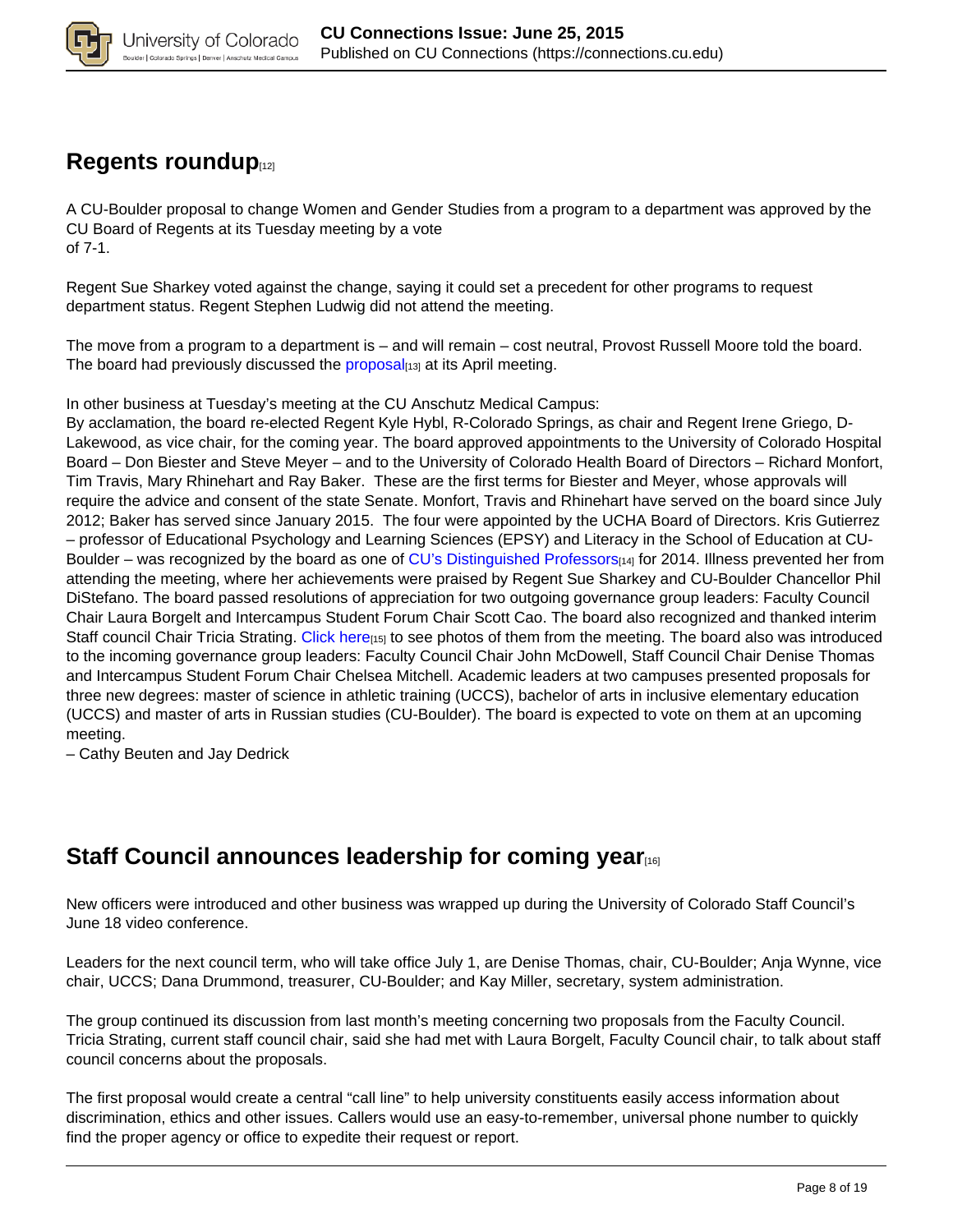

Part of the reason for the proposal comes from the fact that each campus has a variety of offices to contact or phone numbers to call depending on the issue, which can cause report delays or non-reporting and confusion. In addition, Strating said faculty members conducted a "test" to determine how well the university's ethics line worked and found it to be a "miserable experience."

Strating said administrators, including Kathy Nesbitt, vice president of employee and information services, will form a working group to consider the proposal. Council members agreed that a member of Staff Council should be part of the working group, especially since staff members likely would be involved in manning the call line.

A second idea proposed by Faculty Council suggests that diversity activities should be included in performance evaluations. For the initial phase of implementation, said Strating, faculty would probably recommend that diversity activities not be included as part of merit consideration but simply be a suggested activity. Including the activities in evaluations also would help capture the levels of activities and inclusion at CU, according to the proposal.

Strating reminded council that the proposal was a response to the Board of Regents' recent climate and culture study and a subsequent board request that faculty and staff council help address these issues. Strating said Borgelt believes any implementation of the proposal would be a multi-year effort.

Strating said Borgelt suggested that staff council write an appendix to the faculty white paper that discusses examples of how staff could be included in diversity and inclusion work. Some council members expressed concern that not all staff jobs are conducive to these types of activities and that any proposal must equitably address staff positions.

Strating said she will request that staff council be included in any process regarding the proposal. Council members also agreed to consider ways in which staff can effectively be a part of diversity and inclusion activities at the university.

The next staff council meeting will be the governance group's annual planning retreat in August in Golden.

### **Heath: Ballot initiative might ease strain on state funding of higher ed**

[18]

While the 2015 legislative session brought a welcome boost in funding for the University of Colorado and higher education across the state, the long-term outlook for sustained improvement remains bleak.What will it take for that to change? Sen. Rollie Heath<sub>[19]</sub>, D-Boulder, says a ballot initiative in the works for the 2016 election would take aim at loosening the grip of TABOR spending limitations, which leave higher education especially vulnerable to budget cuts.

"What is being discussed at some length … would not take on TABOR directly, but basically would permanently de-Bruce it," Heath told members of the CU Advocates and CU-Boulder alumni during a June 10 presentation at CU-Boulder.

Heath said voters would be asked to allow the Legislature to retain revenue that exceeds limits stipulated in the Taxpayers Bill of Rights, spearheaded in 1992 by Douglas Bruce. Similar de-Brucing efforts have had mixed success in past elections.

"How we unwind this is going to be up to all of us," Heath said. "We're going to try again, and I'm going to need your help."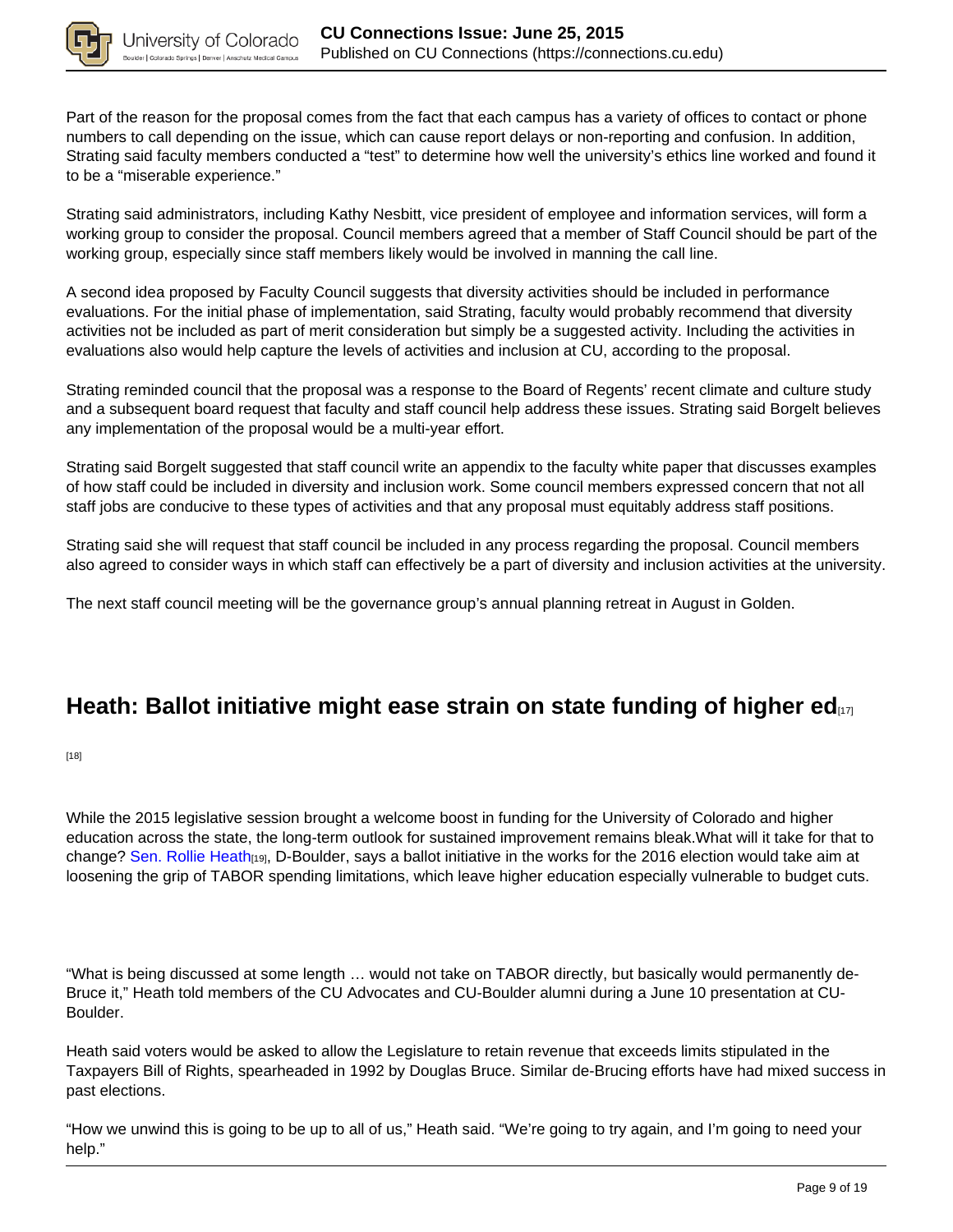

Heath called Colorado's "one of the most complicated situations in the whole country" given the constitutional spending limits and the requirement of a vote by the people to approve any tax.

"Inflation is at a historic low in the country and we're having growth in Colorado. We are experiencing infinitely higher growth in the economy which is not factored into (TABOR limits) at all," Heath said. "It's putting demands on education, infrastructure, mental health – virtually everything you have – and you're limited to growth plus inflation (for government spending). You know what you're going to have … you know where the squeeze comes."

The TABOR limits have triggered required refunds to taxpayers. Heath and others argue the revenue would better serve the state if lawmakers could steer it toward higher education, transportation and other areas feeling the strain resulting from growth in times of diminished funding.

The June 10 CU Scoop event, jointly presented by the CU Advocates program in the Office of the President and the CU-Boulder Alumni Association's Boulder chapter, drew about 50 to the Wolf Law Building. Todd Saliman, CU vice president for budget and finance, and Kelly Fox, senior vice chancellor and CFO at CU-Boulder, detailed the CU budget and projected possible scenarios for future funding. In charts depicting the expected trend through the 2024 fiscal year, state revenue is shown not keeping pace with mandatory spending.

"We're predicting decline (in higher education funding) over time," Saliman said. "Folks often think that's because K-12 is going to be taking an ever-increasing portion of the budget. But the portion really growing is health care. … We're all getting older, and as we age, we all become more expensive to serve on Medicaid."

What might CU's share of state funding for higher education be in the not-too-distant future? Saliman forecasts CU receiving \$248.5 million from the state in FY 2023-24. That's an increase over the FY 2016 total of \$184.6 million.

"But over the course of nine years, that's close to flat funding," Saliman said, "which puts a lot more pressure on tuition."

Fox outlined CU-Boulder priorities set by Chancellor Phil DiStefano, including revenue diversification and cost containment, which will better equip the campus for diminished state funding. Examples of revenue diversification: the newly implemented structure of the Office of Advancement working to grow the endowment, efforts to grow industrysponsored research funding from the current \$20 million annually to \$100 million, increased recruitment of international students. Cost containment measures include continued movement away from records on paper toward digital records.

### **New building blocks of human resources on display at July workshops**[20]

As the University of Colorado gets ready to roll out upgraded tools and programs that will change the way it pays, manages and hires employees, Employee Services has invited HCM Community members to sneak peeks of the software at HCM Campus Workshops starting in July.

As part of the two-year Elevate project, CU will upgrade its existing Human Resources Management System (HRMS) with Human Capital Management (HCM). Employee Services also will unveil a powerful new hiring tool – CU Careers, currently Jobs at CU – and a paperless performance review system, ePerformance.

With the switch, HCM Community members — the CU professionals formerly called "business partners" who use the software — can expect changes and improvements to their workflow. To familiarize this group with the new software, Employee Services is hosting a series of HCM Campus Workshops and Labs on each campus and at CU system, starting July 7 and running through the fall.

The first workshop, HCM Overview, is set for July 7-21. It will highlight key similarities to and differences from HRMS,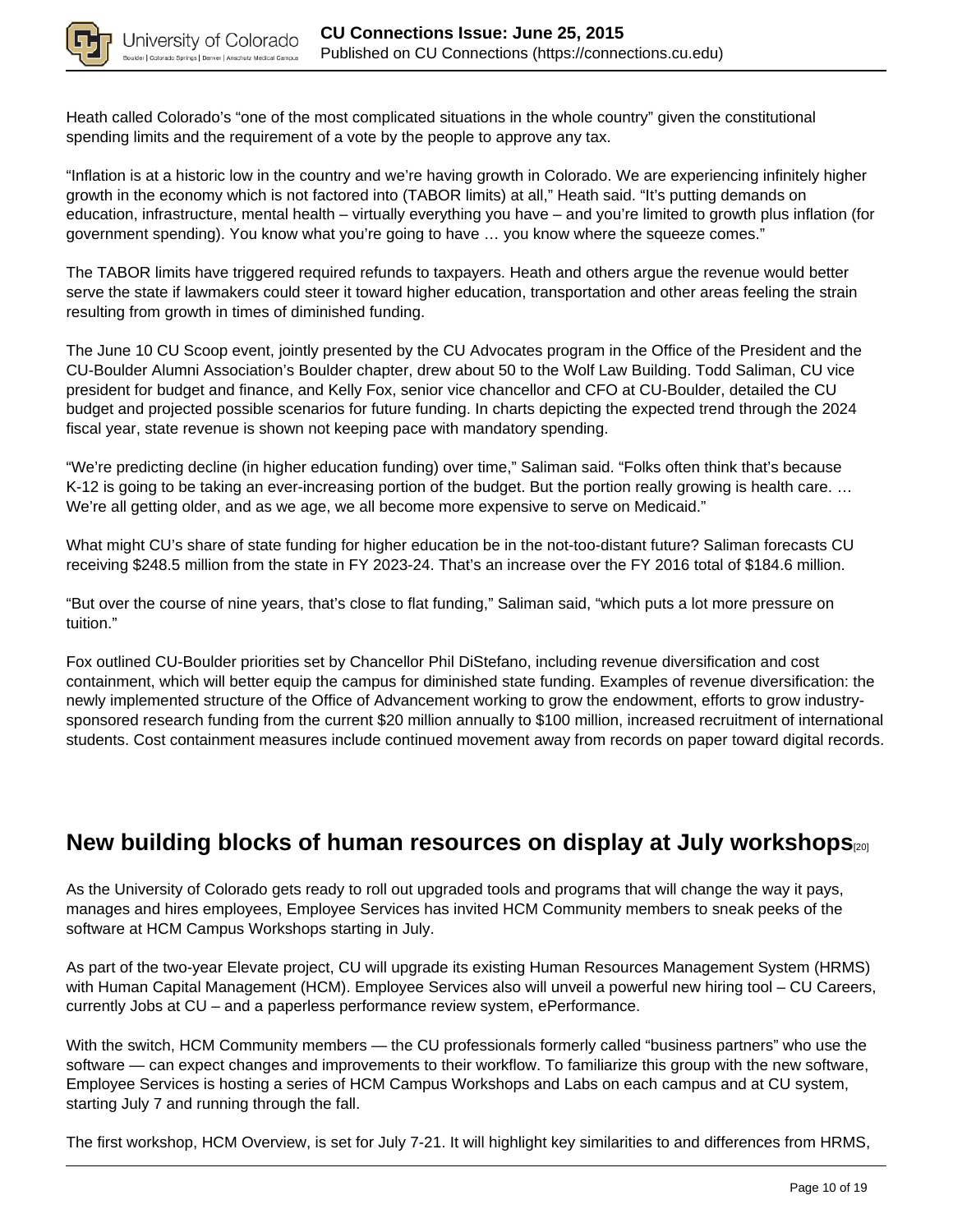

as well as preview new features such as WorkCenters and transaction pages. Employee Services staff will demonstrate HCM approvals, queries and position profiles – the building blocks of human resources – to help lay a foundation for in-depth workshops this summer.

HCM Community to develop new skills

The workshop series will cover just about every aspect of HCM, helping employees retool their skillset for a modern, more agile system.

Following the HCM Overview workshop, training sessions will dive into specific tasks, such as paying employees, performing HCM transactions and managing talent using CU Careers. HCM Community members will practice using the system at fall structured and open computer lab sessions.

To ensure HCM Community members can confidently work with the new tools, Employee Services will offer a posttraining assessment to identify areas of strength and opportunities for improvement. Seats are limited, so organizers recommend registering for workshops as soon as possible. Each HCM Workshop will have a morning and afternoon session. (Registration instructions are below.)

Elevating how CU does business with continual change cycles

There's a lot of work ahead, but organizers anticipate big gains in the long term, according to Lisa Landis, Employee Services' associate vice president and chief human resources officer. With more built-in automation and advanced functionality, HCM will improve user experience for administrators and CU Employees.

HCM's tile dashboard, for instance, will clearly display payment summaries, timesheets, benefits information and more. After the initial launch, the responsive interface developed for the portal also will better adapt to mobile devices, so employees can check information on the go.

And thanks to HCM's centralized WorkCenters and Web-based transaction pages, HCM Community professionals no longer will have to toggle among different windows and programs to do their jobs. Streamlined query and approval processes also will improve data quality, according to Employee Services.

More simply, HCM will elevate CU's systems to industry standards. With a little bit of effort today, project leaders say, CU can better support its faculty, staff and students tomorrow.

Spots are filling fast

Register today to take advantage of these expert training courses. To see a full calendar ofHCM Workshops and training locations, visit www.cu.edu/elevate/hcm-training[21].

How to register:

Log in to my.cu.edu.

On the left-hand menu, click Training.

Click Start SkillSoft and, if prompted, enter your login information.

Click Catalog.

Click CU Instructor Led Training (the second folder in the list).

Click Elevate: HCM Campus Workshops.

There are six training topics. Click on the topic for the session you'd like to attend.

This will take you to a course description. Click on the small calendar icon in the left corner of the window, directly below the gold banner with the training topic. This icon will open a table that displays the dates, times, and locations of the trainings.

Once you've found a training that works for your schedule, click Enroll on the furthest column to the right. You'll be emailed an enrollment confirmation, which you can link to your Outlook calendar.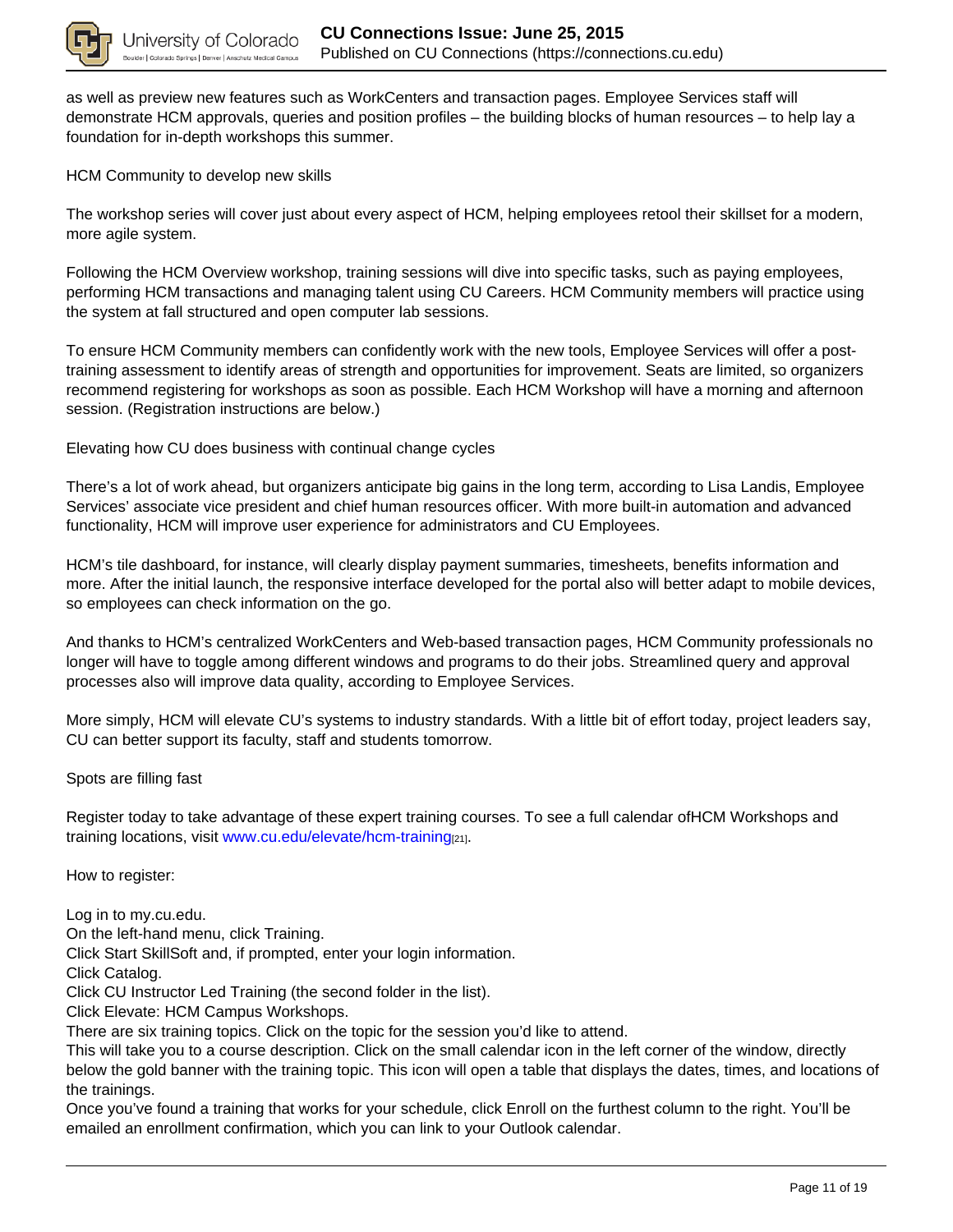

### **Instructor's son injured: Campus joins support effort**<sub>[22]</sub>

### **New Study About Children of Same-sex Couples: Research says no evidence they are negatively impacted**[23]

### **Caring Science Institute Coming to CU Anschutz**[24]

### **Pollock steps down as chair of CU Health and Welfare Trust**

[26]

It's official E. **Jill Pollock** — 2015 Administrator of the Year Award winner, a champion for the advancement of women in the workplace and a driving force behind the University of Colorado Health and Welfare Trust — has stepped down as chair of the Trust Committee.

Pollock was instrumental in implementing CU's Health and Welfare Trust, which went into effect in 2010. The forwardthinking, self-funded Trust administers health plans on behalf of 35,000 employees of CU, the University of Colorado Hospital (UCH) and University of Colorado Hospital Authority and University Physicians Inc. (UPI) and their families, with an emphasis on prevention initiatives.

She presided over her last trustee meeting June 2 at the system offices in Denver. Her tenure officially ends June 30.

"The run has been gratifying and as a committee we have accomplished much," Pollock said at the meeting, also attended by fellow Trustees Todd Saliman, Dallis Howard-Crow, Elizabeth Kissick and Anthony DeFurio, among others.

A reflective Pollock characterized the accomplishments of the Trust as "significant," noting that "external financial audits essentially have been flawless; budget performance has been exemplary. We identified operational risks and mitigated them with improved business processes. Rate increases have been among the lowest of our peers, both locally and nationally."

Pollock cited the launch of new health plans, refining of existing ones, addition of a health savings account and integration of "health and wellness — distinct from sick care — to our lineup of benefits" as important milestones. She also applauded increased employee savings and the creation of Brussels+Muscles as the first such employersponsored children's nutrition and physical activity program in the country.

"We saw an opportunity to have the young children of our employees adopt early healthy habits that should mitigate health Trust costs as the kids grow… .," she said. "We have saved participants and employers, projected through the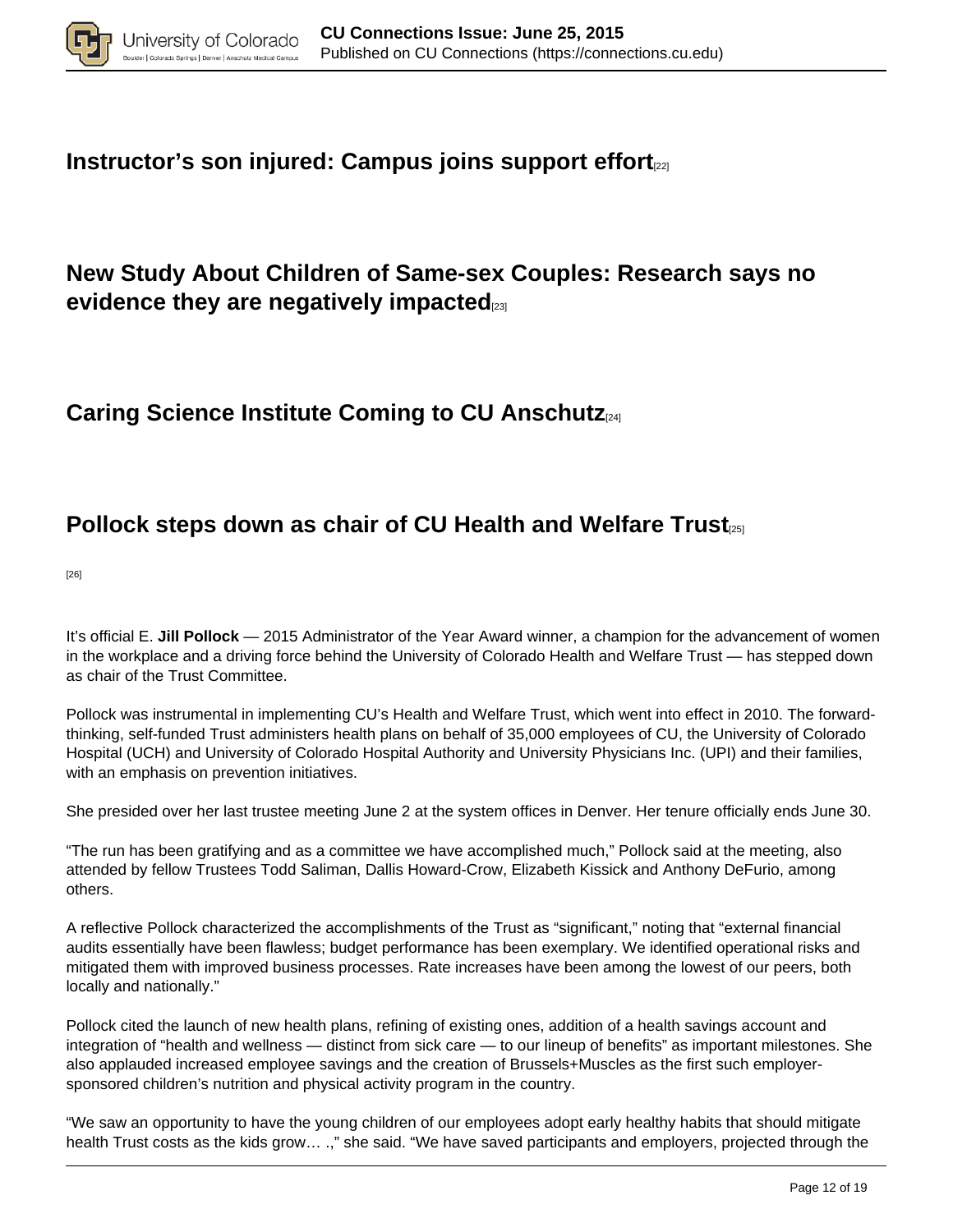

end of (June), more than \$42 million by going to a self-funded 501(c)9 VEBA structure."

Pollock said she expects the Trust and its CU Health Plans to grow and change in the future, but she also encouraged the remaining Trustees to "remain faithful to what differentiates this organization from others."

Kathy Nesbitt has replaced Pollock as vice president of Employee and Information Services; she officially takes over as Trust Committee chair July 1. Pollock will remain in an officer role at CU. As executive adviser to the president and chancellors, she is charged with developing and implementing strategic university initiatives for executive succession planning and intercampus services.

The next Trust Committee meeting is scheduled for Sept. 1 at CU system offices.

#### **Fiez named vice chancellor for research at CU-Boulder**

**Terri Fiez**, director of strategic initiatives and professor in the School of Electrical Engineering and Computer Science at Oregon State University, has been named vice chancellor for research at CU-Boulder. Fiez (pronounced fees) will begin her duties on Sept 16.

A former National Science Foundation Young Investigator awardee with more than 150 publications, Fiez's scholarly interests focus on analog and mixed-signal integrated circuits and approaches to innovative education. The industry relations program she created at Oregon State University hosts more than 400 industry visitors per year and is highlighted by an engineering expo featuring all engineering seniors demonstrating their senior projects to more than 2,500 industry and community visitors.

"Terri Fiez has an extraordinary track record of not only research and leadership, but also of developing strong partnerships with industry and federal agencies," said Provost Russell L. Moore, who announced the appointment. "The search committee and I were captivated by her vision, energy and strong abilities in extending the benefits of university research to public and private sector partners, and her commitment to fostering entrepreneurship and innovation. She will be a great fit for CU-Boulder."

Fiez has been at OSU since 1999 and has served as a research leader, the head of the Department of Electrical and Computer Engineering, the Research Agenda Strategy Consultant to the Vice President for Research and head of the School of Electrical Engineering and Computer Science. In 2008-09 she took a leave of absence from OSU to cofound, launch and serve as CEO of a startup company and since then has helped support several other early stage startup companies as well.

After the departments of Computer Science and Electrical and Computer Engineering merged to become the School of EECS in 2003, her leadership resulted in rapid growth in research and the Ph.D. program by promoting collaboration across disciplines and growing nationally recognized research groups. The research expenditures and Ph.D. program tripled in size during this period.

Before her time at OSU, she was an assistant and associate professor at Washington State University.

Fiez earned bachelor's and master's degrees in electrical engineering from the University of Idaho and a Ph.D. in electrical and computer engineering from Oregon State University.

Stein Sture will retire from his current post as vice chancellor for research after 35 years of service to the campus. Sture has agreed to remain in his post through Sept. 15 and then return to the College of Engineering and Applied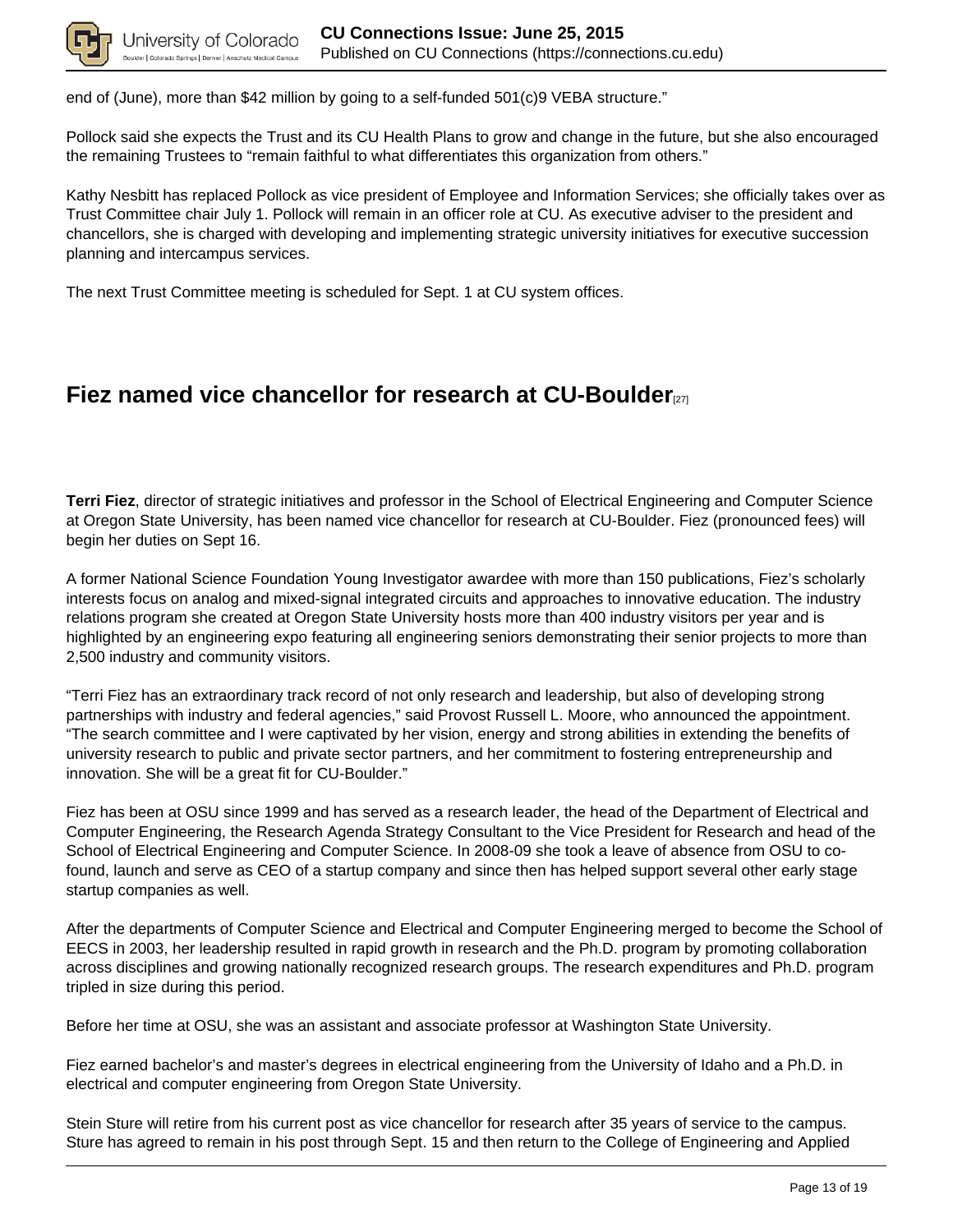

Science as the Huber and Helen Croft Endowed Professor in the Department of Civil, Environmental and Architectural Engineering.

## **Wartgow receives Denver Business Journal Legacy Award**[28]

CU Denver Chancellor **Jerry Wartgow** received a Denver Business Journal Legacy Award on June 18. He joined five other pillars of the community who were honored for significant lifetime achievement in civic and business leadership in Colorado.

"I'm deeply honored to receive this award and deeply humbled to be recognized with all of these people who have supported me for so long," Wartgow told the audience of about 200 in the Grand Hyatt Capitol Peaks Ballroom. "I see them out here (in the room). In every one of these positions I was asked to take, people rallied around and supported me. So, to the extent that I've had any success since I've been here, it's because of most of the people in this room."

He highlighted two people in particular: Les Woodward, who was on two boards — Colorado Commission on Higher Education and the Denver Public Schools Board of Education — that hired Wartgow as chief executive 27 years apart, and his wife, Diane, who has "supported and indulged me throughout my career."

In addition to twice leading CU Denver as chancellor, Wartgow has served as superintendent of Denver Public Schools; founding president and president emeritus of the Colorado Community College & Occupational Education System; deputy and acting executive director of the Colorado Commission on Higher Education; and executive director of the Auraria Higher Education Center.

In a video profile shown after dinner, Wartgow called CU Denver "a star in the higher education field in Colorado" and highlighted progress made while serving in his first stint as chancellor: the opening of the new CU Denver Business School, ground-breaking for the new Student Commons Building, and the launch of the Boots to Suits program.

Wartgow noted that he worked on the group that planned the Auraria Higher Education Center — a unique triinstitutional campus in the heart of the city — several decades ago. "I have 30 years of history on this site — so I have a huge investment."

Wartgow has taught at both secondary and postsecondary schools and universities. He is a Fulbright Senior Specialist who served as acting director of the Hong Kong America Center at the Chinese University of Hong Kong. He has served as a consultant to public schools, colleges and universities, governmental agencies and community organizations throughout the world. He revitalized the DPS Foundation and founded both the Auraria Foundation and the Colorado Community College & Occupational Education Foundation.

The other honorees were philanthropist Jean Galloway; real estate developer John Madden Jr.; former Denver mayor Wellington Webb; his wife, Wilma, the first African-American member of the Legislature's Joint Budget Committee; and former Denver City Council president Elbra Wedgeworth.

#### **Wienholtz promoted to director**[29]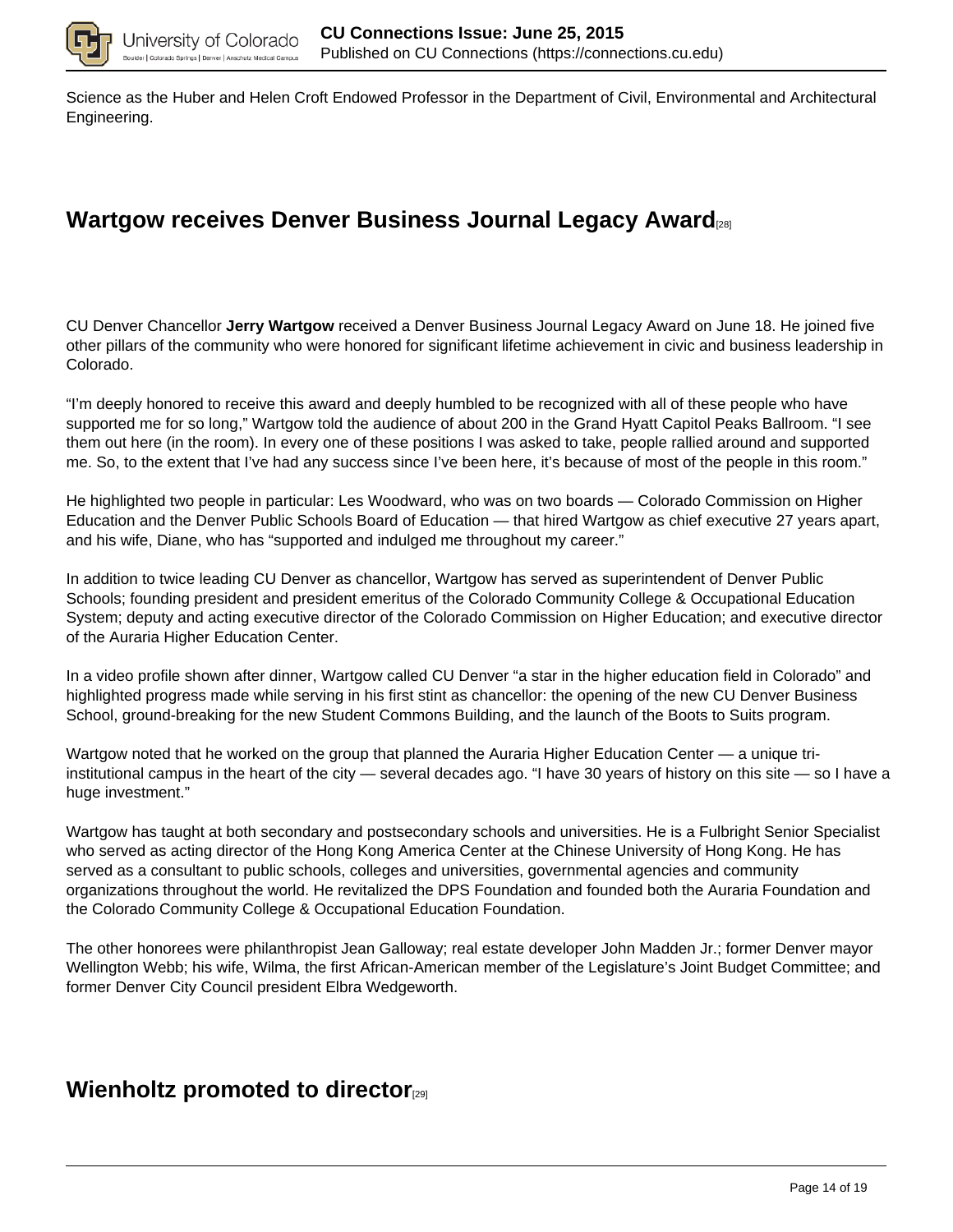

**Sabrina Wienholtz**, assistant director of the Department of Student Life and Leadership, recently was promoted to a newly created position as director of student clubs, organizations and leadership, effective June 1.

Wienholtz will provide oversight of student clubs and organizations, the Student Government Association, the Launching Integrity, Values and Excellence Leadership Program, the Scribe student newspaper, and the Media Advisory Board.

Wienholtz joined UCCS in 2007 as a program assistant in the Department of Student Life and Leadership and later held specialist and assistant director positions. She is president of the Professional Exempt Staff Association and earned a bachelor's degree from the University of Wisconsin and a master's degree from UCCS.

## **Gatlin to direct Chancellor's Leadership Class, UCCSlead**[30]

**Garrett Gatlin** was appointed director of the Chancellor's Leadership Class and UCCSlead on June 1 following a national search.

UCCSlead expands on the Chancellor's Leadership Class scholarship program to reach students of all academic levels. Eventually, Gatlin hopes to reach as many as 1,000 students with leadership training similar to what an executive might receive mid-career. Students can participate at three different levels and be eligible for recognition upon graduation.

Prior to joining UCCS, Gatlin worked as a research, design and delivery intern for the Center for Creative Leadership, Colorado Springs. He has also worked as the coordinator for communication across the curriculum in the Center for Excellence for Communication and as an academic lecturer at UCCS. He was an assistant director of operations for Pure Rebellion Ministries, a local non-profit, and previously worked as both a marketing manager for an insurance company and as a restaurant trainer.

Gatlin earned bachelor's and master's degrees in communication from UCCS. He replaces Kristi Kremers who returned to the University of Minnesota to pursue a doctoral degree dissertation.

### **INVST Community Studies program celebrates 25th anniversary**

[32]

For the past 25 years, CU-Boulder's INVST Community Studies[33] program has worked with CU students to help them learn to become engaged citizens and leaders.

The program, which is housed within the newly formed Center for Community-Based Learning and Research[34] in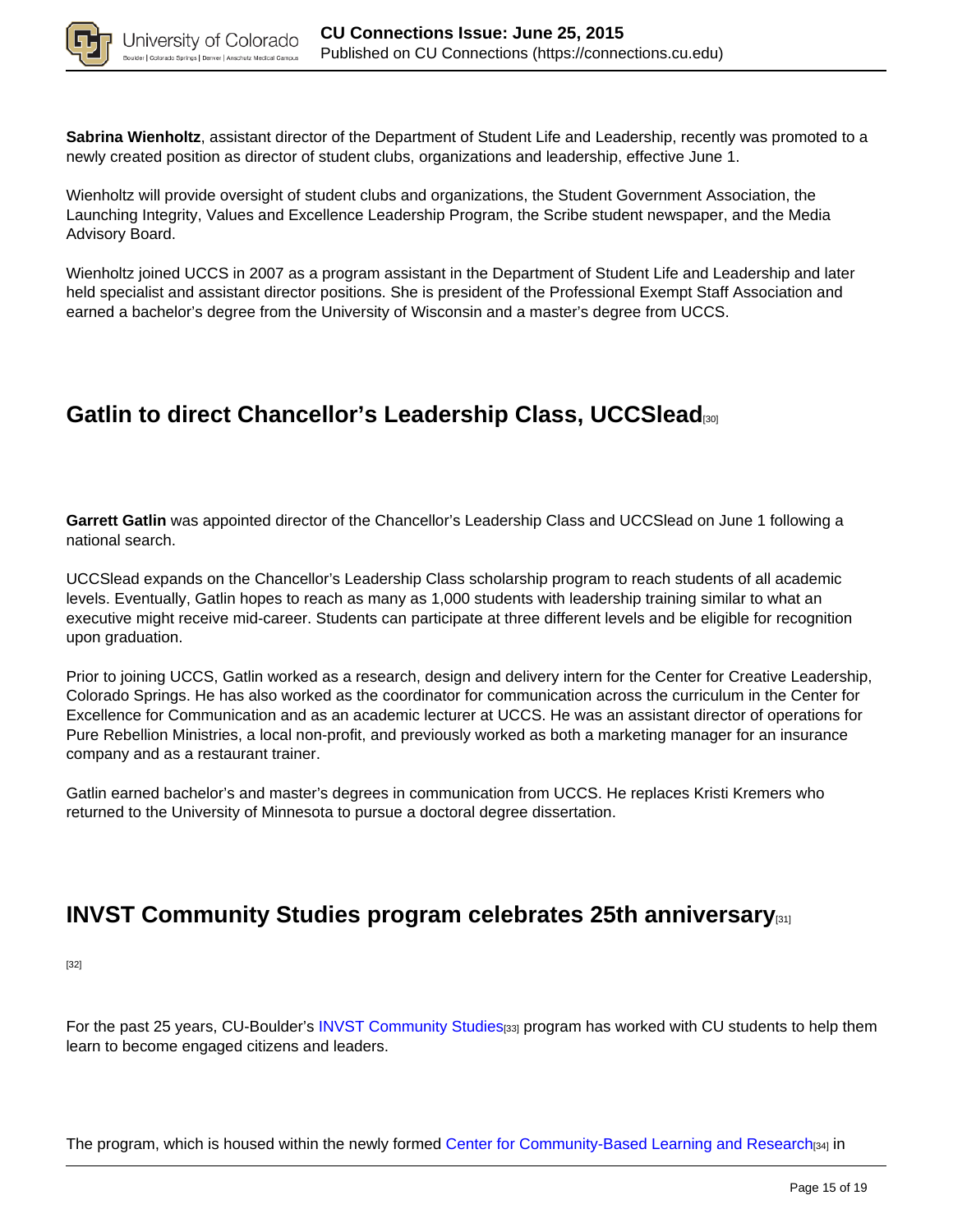

the School of Education<sub>[35]</sub>, has more than 340 alumni who have fanned out all over the world. Partnering with organizations including Boulder Food Rescue, the Rocky Mountain Peace and Justice Center, the Safehouse Progressive Alliance for Nonviolence, New Era Colorado and Project YES!, INVST students have contributed well over 225,000 hours of community service over the past 25 years.

"We are so humbled to be celebrating 25 years as part of the CU-Boulder community," said Sabrina Sideris, program director of INVST.

In celebration of its 25th anniversary, INVST held several events earlier this month, including a community service day at the Cure Farm<sub>[36]</sub> in east Boulder and an anniversary dinner and gala. See photos from the events on Facebook.[37]

#### **Dropping names …**[38]

**Stephen Cucchiara**, assistant director, Office of Student Activities at UCCS, recently published "Co-Curricular Participation Drives Adult Student Excellence" in "The Evolllution," an online newspaper focused on higher education topics. See the article athttp://www.evolllution.com/opinions/co-curricular-participation-drives-a...[39]… **Mitch Handelsman**, professor of psychology at CU Denver, co-authored a book, "Ethical Dilemmas in Psychotherapy: Positive Approach to Decision Making" (American Psychological Association). This is his second book of 2015; he recently co-authored "The Life of Charlie Burrell: Breaking the Color Barrier in Classical Music," the autobiography of Charlie Burrell, the first person of color to play with a symphony orchestra in the United States. … **Robert Friesen**, School of Medicine professor of anesthesiology and vice chair of the section of pediatric anesthesiology, recently was awarded an honorary membership of the Association of Paediatric Anaesthetists of Great Britain and Ireland at a meeting in Aberdeen, Scotland. The organization confers honorary membership on pediatric anesthesiologists and others who have made an outstanding contribution to pediatric anesthesiology. Friesen is only the second American to receive this honor. … **Mary Jane Sullivan**, an instructor in the Department of Visual and Performing Arts and lecturer at the Department of Philosophy at UCCS, recently was appointed a faculty member of the Institute of Critical Philosophy at the Global Center of Advanced Studies, a new online educational institution based in Grand Rapids, Michigan. Sullivan's appointment was announced by Sigrid Hackenberg, professor of philosophy, poetics, and performative practices and director, Institute of Critical Philosophy. Sullivan will continue her work at UCCS. … **Paul Mintken**, PT, DPT, School of Medicine, was honored last week at the American Physical Therapy Association conference, receiving the Dorothy E. Baethke-Eleanor J. Carlin Award for Excellence in Academic Teaching. … Twelve people joined UCCS in May. They are: **Alice Bradley**, strengthening institutions proposal project director, Office of Academic Affairs; **Nicklaus Diede**, materials, acquisition and distribution manager, Department of Facilities Services; **Jody Doster**, assistant field manager, Police Department; **Kathryn Gordon**, wellness promotion coordinator, Student Health Center; **Alexander Koehler**, assistant athletic director, Athletic Department; **Gregory Krems**, financial and operational assistant, Computing Services Department; **Jinan Mardan**, cook, Dining and Food Services; **Mark Means**, materials handler, Department of Facilities Services; **James Neville**, professional research assistant, School of Public Affairs; **Deborah O'Connor**, director of campus compliance, Office of the Chancellor; **Courtney Vanous**, communication technician, Police Department; and Dannon Zurek, communication technician, Police Department.

#### **In memoriam**

Names of current and former University of Colorado faculty and staff who have died in recent weeks. List compiled by Employee Services.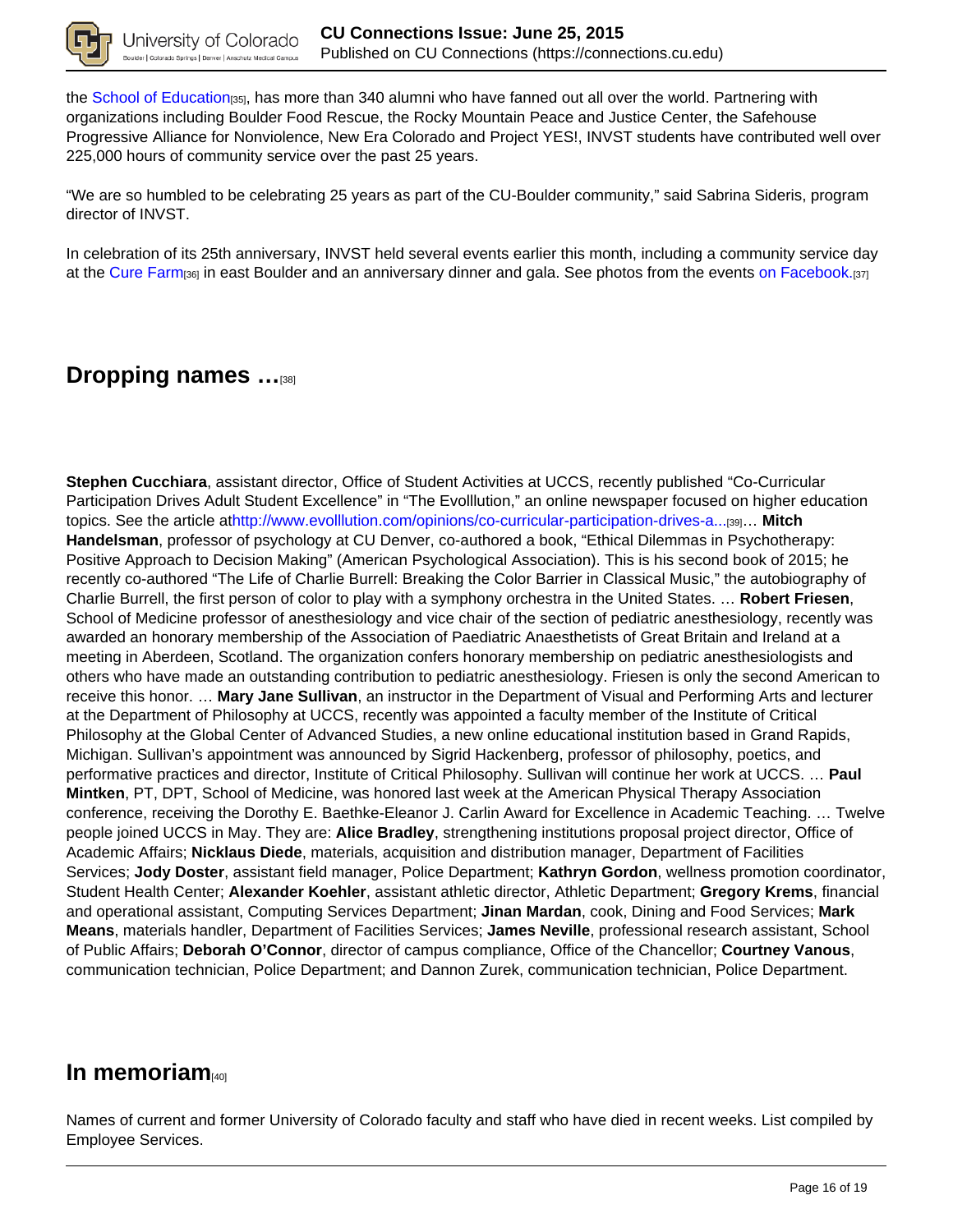

**CU-Boulder** Howard Snyder, 85, faculty retiree/emeritus professor. May 23, 2015. **CU Anschutz Medical Campus** Virginia E. Callaway, 76, classified staff retiree. June 7, 2015.

# **CUSP Challenge highlights best practices across university**[41]

CU Shared Practices (CUSP) closed out another successful program year June 12 with the annual CUSP Expo at system administration offices. The expo, which is open to attendees from all campuses, highlighted the top 10 finalists for the 2015 program year. Finalists were a diverse group, united in their dedication to improve business processes and practices that were deemed "less than efficient," ranging from the provision of accommodations for disabled students to oversight of travel processes (the focus of two teams this year).

The top cash prize (\$1,500) for 2015 was awarded to DocuSign, a collaborative effort between members of CU-Boulder's Human Resources and Business Services staff (Michael Murray, Nancy Portner, Ron Ried) and the CU-Boulder Office of Information Technology (Mark Diekhoff, Dan Jones and Desiree Robinson) to identify a secure and efficient document signing and tracking technology. Since its publication on the CUSP website, inquiries have been flowing in steadily to the DocuSign team, and it has been successfully implemented in a number of CU departments.

The remaining four \$1,000 cash prizes were awarded to:

**CU Denver's Department of Neurology Event Management System** (Kathy Illian, David Vu, Zachrey Baud and Alina Rich), which utilizes iPads and scanners to expedite event and conference registration, as well as managing the reporting and surveys associated with these events. **CU-Boulder's Green Labs Initiative** (Kathryn Ramirez Aguilar), a pioneering program for energy and resource conservation in CU's extensive laboratory systems; it's now being promoted at a number of colleges and universities across North America. **CU-Boulder's Research Administration On Boarding Process** (Dave Christopher, Joan Eaton, Patricia Dodson, Laurie Clauson, Regina Montano, Chyrl Taylor, Charlotte Wiebeck and Jeni Comly), designed to enfold new hires in the professional business processes and culture of research administration. **CU-Boulder's Intro to Engineering Online Course** (Cory Pavicich), a revitalized redesign of a large lecture hall-based survey course, now delivered to students online through a collection of professional-quality videos and interactive activities and projects.

See all submissions to CUSP, past and present, at http://www.cu.edu/controller/cusp[42].

### **Personalized bricks to line new Buff Walk at Folsom Field**[43]

Colorado Athletics is inviting Buffs fans to etch their names in CU-Boulder history by securing a personalized Legacy Brick on the new Buff Walk at Folsom Field.

A featured landmark of the Sustainable Excellence Initiative, the new Buff Walk on Folsom Field's east side will transform the game-day experience for fans. Connecting south to north for the first time – from Colorado Avenue all the way to Boulder Creek – the Buff Walk will serve as a unique passageway that will celebrate the rich heritage of Colorado Athletics for decades to come.

Legacy Bricks[44] are available in three styles. Each brick can be inscribed with your personal message and will be installed prior to the 2016 football season. Replica bricks can be purchased for all styles, and are created with the same material and message as the Legacy Bricks on the Buff Walk. Display cases are also available to showcase this special keepsake in your home or office.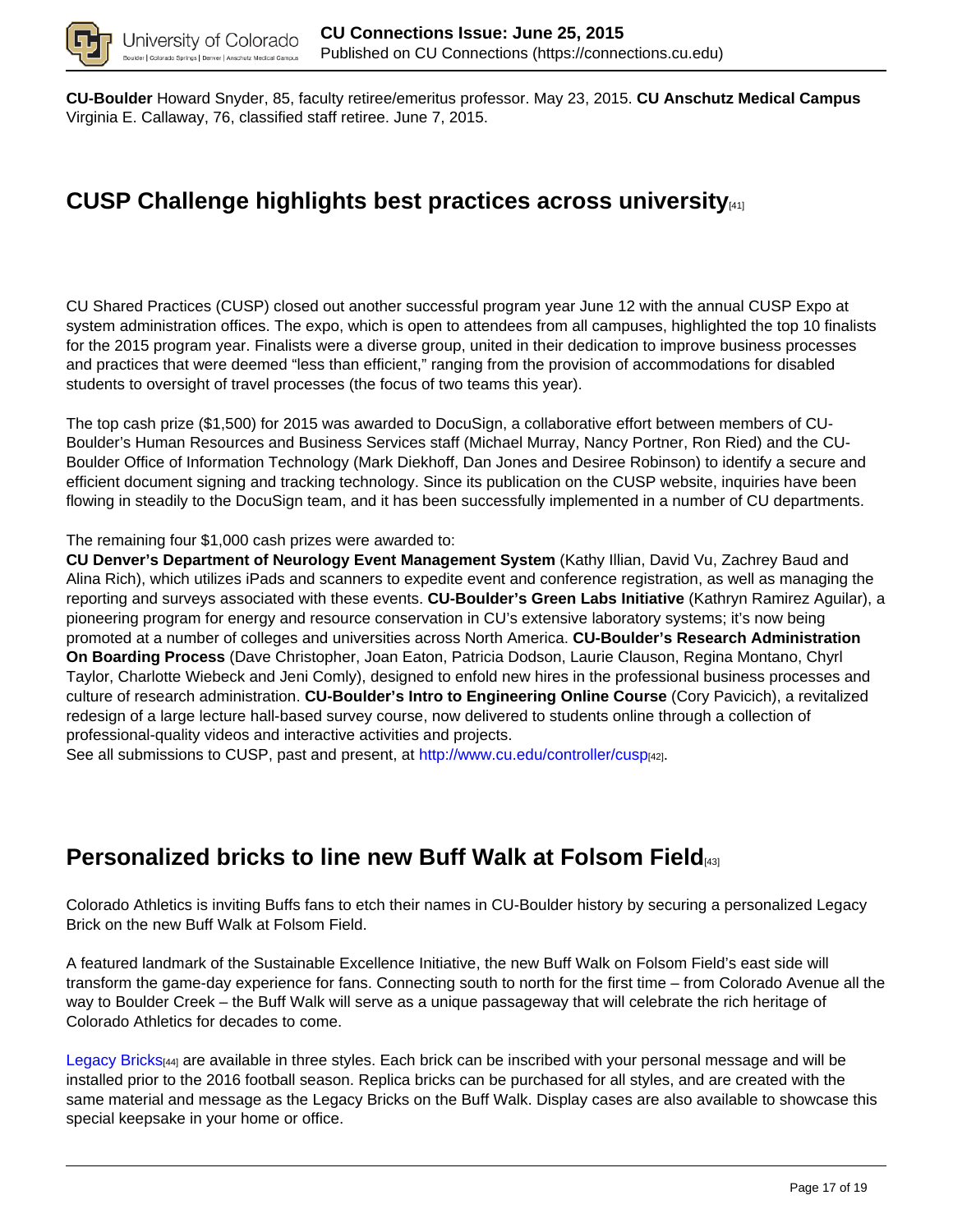

Your engraved brick is a tax-deductible contribution to the Sustainable Excellence Initiative and qualifies you as a Buff Club member. Your membership includes exclusive benefits, will earn you Annual Excellence Giving priority points, and will be good through June 30, 2016.

For more information about the Legacy Bricks, go to CUBuffClub.com.

## **CSF's 'Othello' opens Friday**[45]

[46]

Lisa Wolpe<sub>[47]</sub> — a FIRST (Faculty-in-Residence) Scholar<sub>[48]</sub> at CU-Boulder — brings a career of directing and acting in Shakespearean productions to her directorial debut with the Colorado Shakespeare Festival. In her interpretation of "Othello," audiences can expect "a show that is going to be heartbreaking and beautiful."

"Othello," which opens Friday at the Mary Rippon Outdoor Theatre[49], also stars Los Angeles-based, Emmy Awardwinning Peter Macon as Othello in his CSF debut. The Yale-trained television and stage actor previously played the noble and tragic title role with the Oregon Shakespeare Festival (2008) and the Guthrie Theatre in Minneapolis (2014).

"Peter Macon is a truly magnificent actor, a world-class Othello," says Wolpe, an international advocate for women and diversity onstage. In 1993, she founded the Los Angeles Women's Shakespeare Company[50], an award-winning, all-female company that has been featured on PBS, CNN, ABC, NBC, CBS and London's International News. "His onstage identity is fluid, intensely powerful, intelligent, loving and dangerous…moving from monumental dignity to wild agony in a heartbeat, at once achingly tender and hard-hearted in the extreme."

This season's "Othello" the CSF's first outdoor production of the play since 1996 runs through Aug. 8. Single tickets start at \$20 and discounts are available. Visit coloradoshakes.org<sub>[51]</sub> for more information and to purchase tickets. Tickets may also be purchased from the CU Presents box office by calling 303-492-8008. The box office is open from 10 a.m. to 5 p.m. Monday through Friday and is located in the University Club on the CU-Boulder campus.

#### **Links**

- [1] https://connections.cu.edu/spotlights/five-questions-maria-caffrey
- [2] https://connections.cu.edu/stories/enrollment-gains-pave-way-growth-budget
- [3] https://connections.cu.edu/sites/default/files/2015\_budget\_piechart.jpg
- [4] https://connections.cu.edu/stories/diversity-numbers-highlight-successes-challenges
- [5] http://www.boarddocs.com/co/cu/Board.nsf/files/9X4PKE5986E2/\$file/2014-15%20Diversity%20Report.pdf
- [6] https://www.cu.edu/office-academic-affairs/diversity/diversity-officers
- [7] http://quickfacts.census.gov/qfd/states/08000.html
- [8] https://connections.cu.edu/stories/new-school-medicine-dean-growth-management-good-problem-have
- [9] https://connections.cu.edu/stories/wellness-center-fundraising-making-progress
- [10] https://connections.cu.edu/sites/default/files/wellness\_top1-600x281.jpg
- [11] https://connections.cu.edu/stories/tenure-list-june-2015
- [12] https://connections.cu.edu/stories/regents-roundup-3
- [13] https://connections.cu.edu/news/regents-roundup-4
- [14] https://connections.cu.edu/news/cu-honors-six-faculty-as-distinguished-professors
- [15] https://www.facebook.com/CUPresident/posts/846279172125619
- [16] https://connections.cu.edu/stories/staff-council-announces-leadership-coming-year
- [17] https://connections.cu.edu/stories/heath-ballot-initiative-might-ease-strain-state-funding-higher-ed
- [18] https://connections.cu.edu/sites/default/files/heath\_top.jpg
- [19] http://senrollieheath.com/